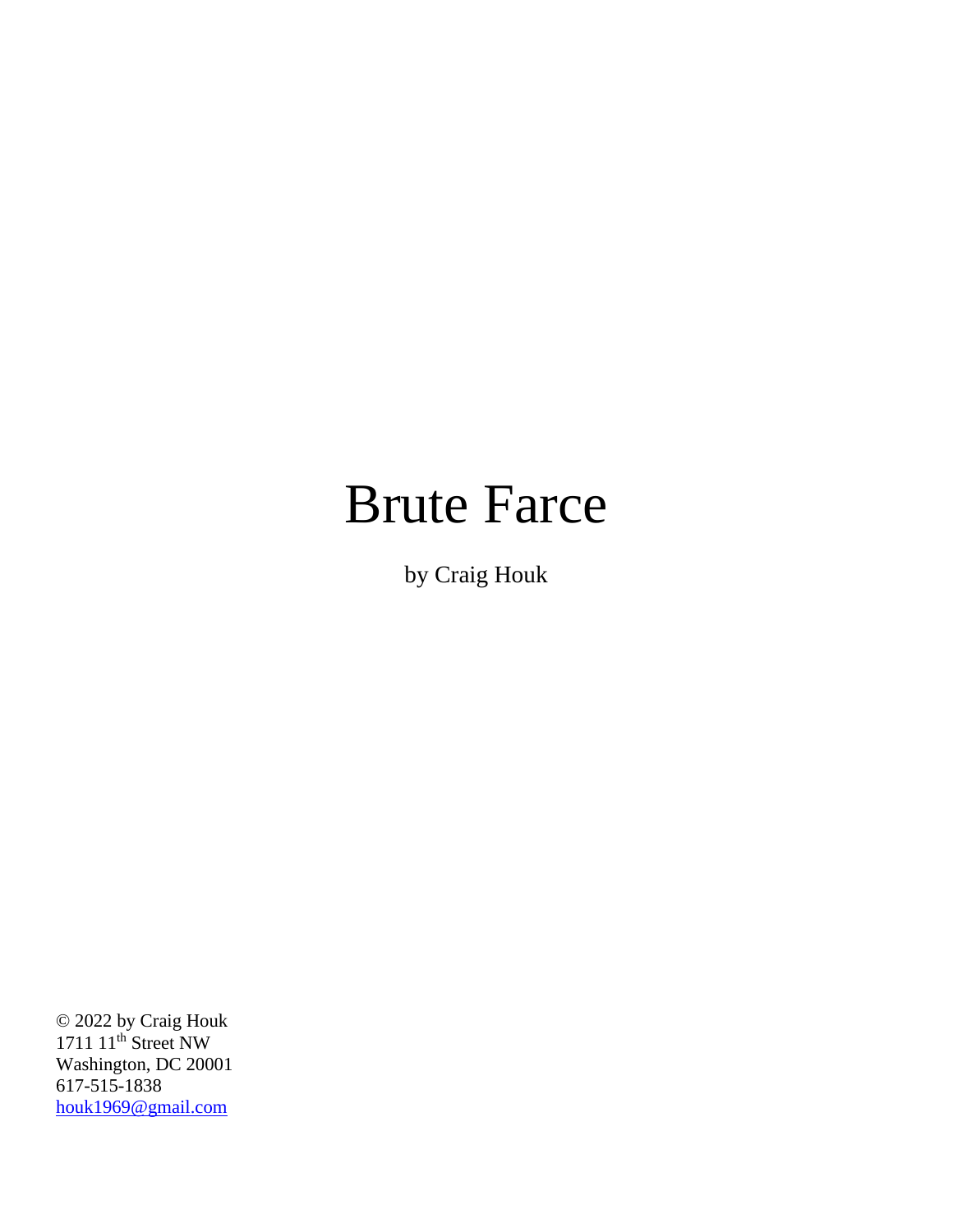#### **CHARACTERS**

ALISTAIR MCHUGH, An Exacting Theater Critic, Male, 40s or Older KILLIAN BLACK, A Disgruntled Actor, Male, 40s or Older DEIRDRE SHEPHERD, A Hardened Stage Manager, Female, 40s or Older REGGIE BRIMBLE, A Precocious Stagehand, Any Gender, 40s or Older FIONA BAINBRIDGE, An Absent-Minded Actress, Female, 40s or Older VIVIAN PRUITT, An Egocentric Actress, Female, 40s or Older QUINN PONSONBY, A Cynical Actor, Male, 40s or Older

# **CASTING NOTES**

The actors playing Alistair, Quinn and Reggie should if possible be similar in stature. Reggie can be played by any gender (any needed pronoun changes in the script are pre-approved). Racially diverse casting strongly encouraged. While this play does contain a great deal of physical comedy, it is intended for middle aged to older actors. Please avoid casting younger as it will lower the stakes considerably.

# **LOCATION**

A careworn, scarcely professional, Provincial Theatre in England.

# **SETTING**

A cramped and unkempt Trap Room which has been converted into a Dressing Room. Concrete or brick tile floor, wooden posts & beams, and a concrete block or brick wall. Above the Trap Room is the Stage upon which sits a posh 1920s Study, serving as the set for the play within. Imposing double doors, a large desk, a built-in library bookcase, a large window with opulent drapery, an ornate rug, and a closet. One notable item, which should be plainly displayed in the Study, is a functioning horseman's pick, either affixed to the wall with other medieval weapons or attached to a suit of armor. A trap door on the Stage floor opens into the Trap Room below. Reggie's Workstation and Deirdre's Workstation are visible to the audience.

#### **TIME**

Present.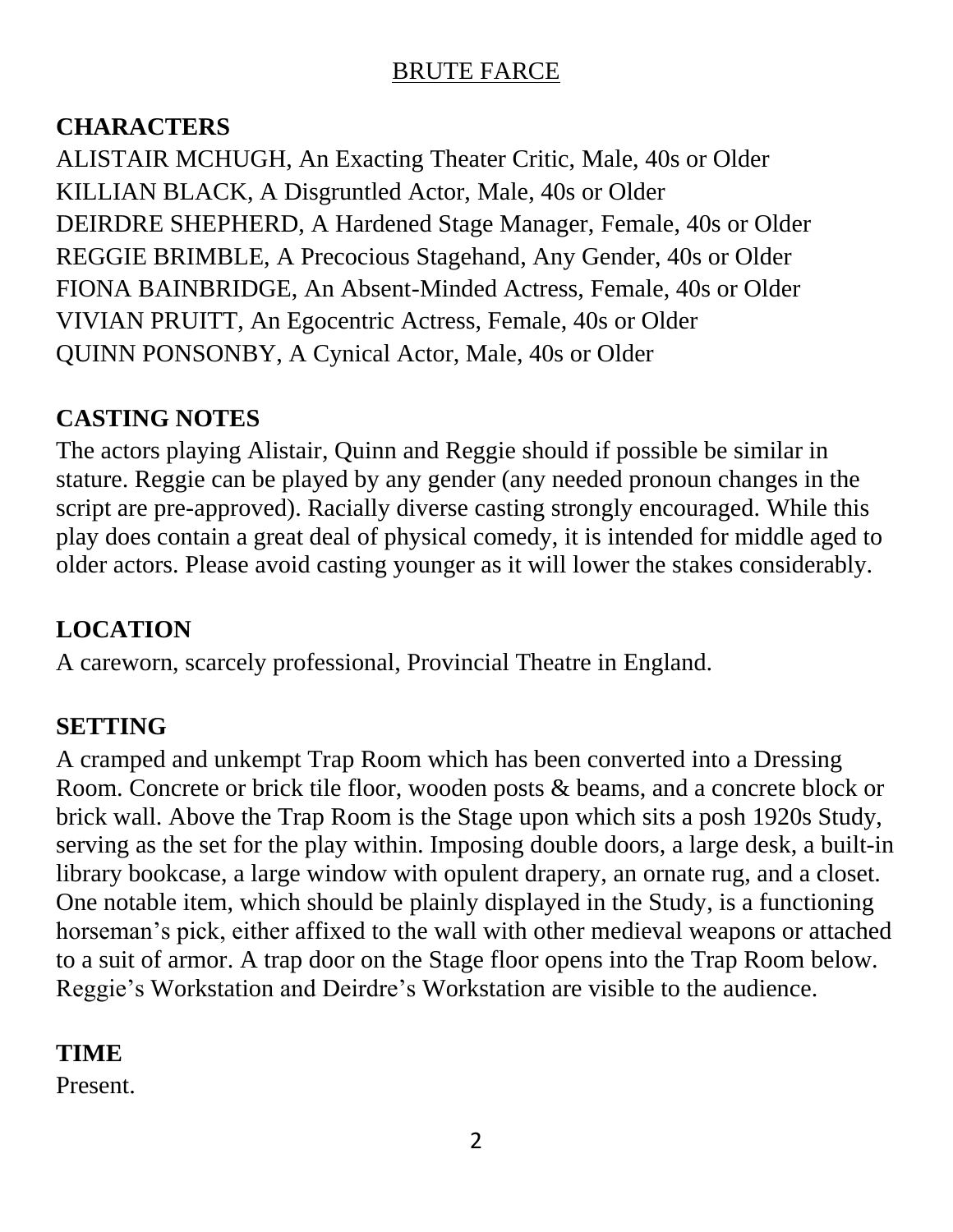# **BRUTE FARCE ACT 1 SCENE 1**

*Lights up on the Trap Room. If possible, the Study above the Trap Room, and including REGGIE's & DEIRDRE's workstations, should not be visible during the first act. ALISTAIR MCHUGH is stretched out on the Trap Room floor. He has just regained consciousness. He moans, looks about, and tries to take in the space. He then slowly rises to his feet. Once upright, he attempts to move forward, but quickly realizes that he's been bound by chains. He inspects the restraints. KILLIAN BLACK enters with a horseman's pick. He is in costume and is ready for the impending performance. He strikes ALISTAIR over the head with the knob of the pick. ALISTAIR collapses.*

**KILLIAN**. We're not ready for you.

*(DEIRDRE SHEPHERD enters.)*

**DEIRDRE**. House opens in thirty minutes, Killian. *(Referring to the horseman's pick.)* And bring that with you. We'll need it for fight call, won't we love? **KILLIAN**. Has Vivian arrived?

**DEIRDRE**. She's in hair and makeup. Do you know she's gone through three stylists since we've started the run? And Fiona just got here. She's in the loo.

**KILLIAN**. Is she stoned?

**DEIRDRE**. Not this time, no.

**KILLIAN**. Good to hear.

**DEIRDRE**. I think perhaps she's coked up.

**KILLIAN**. Coked up!?

**DEIRDRE**. Well, I can only assume it's cocaine. I mean, I'm no expert. My only vice is an occasional glass of whiskey. Otherwise, I most assuredly wouldn't know the difference between nose candy and nose drops.

**KILLIAN**. Bloody hell.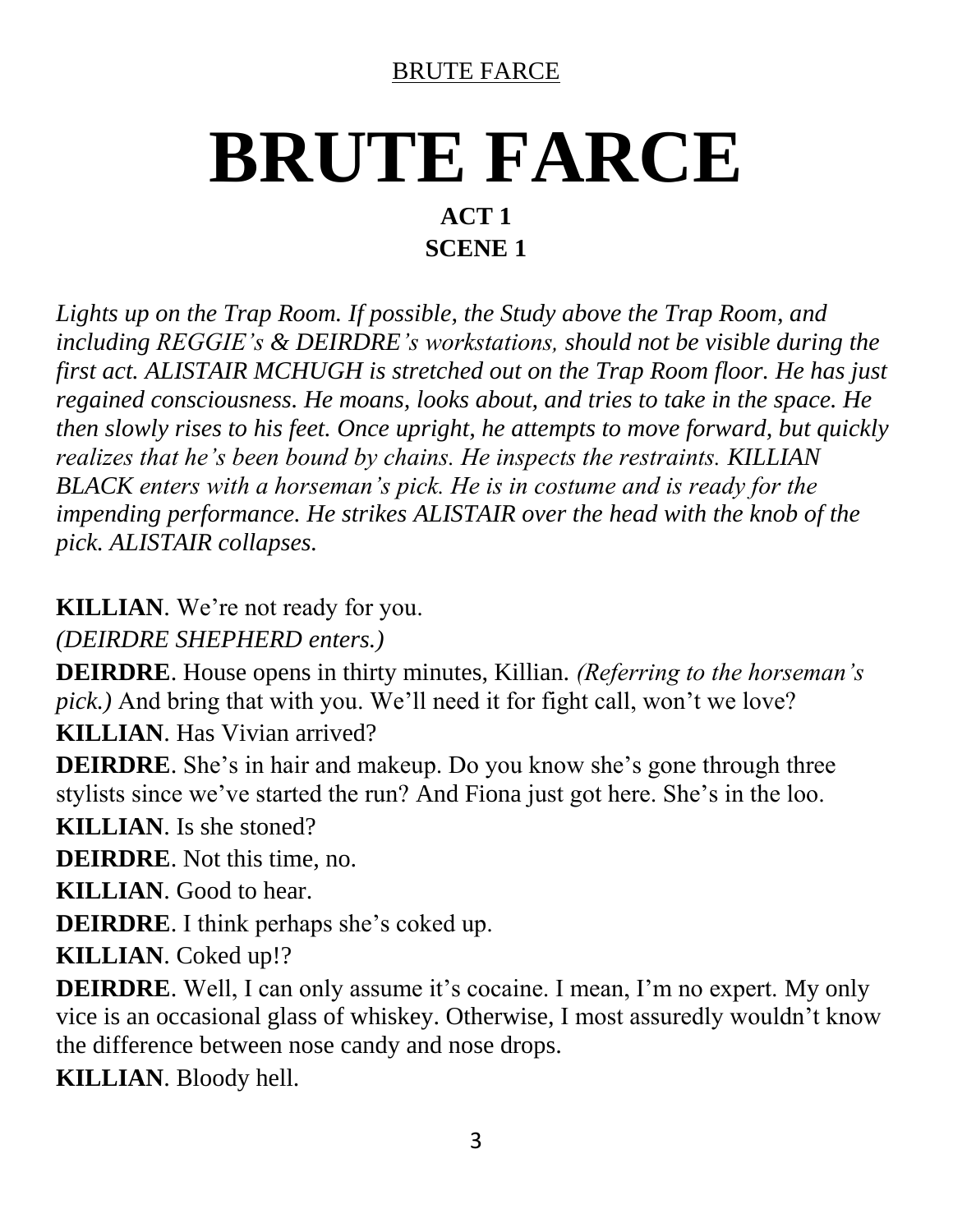**DEIRDRE**. Relax. I went through her things and got rid of anything that looked remotely suspicious, including some prescription pills.

**KILLIAN**. Well, she may need those.

**DEIRDRE**. Oh, I don't know. Might be interesting to see how it affects her performance without them.

**KILLIAN**. I expect it could only be an improvement. *(Beat.)* And what about Quinn?

**DEIRDRE**. He phoned to say he'll be late. Again.

**KILLIAN**. Is he aware yet that he's being dropped from the show?

**DEIRDRE**. No. I've been asked to hold off informing him until after the Sunday matinee. Otherwise, there's no telling what he might do if he finds out before then.

**KILLIAN**. I'll be glad to see him go. Bloody awful actor.

*(ALISTAIR stirs and moans.)*

**DEIRDRE**. *(To KILLIAN regarding ALISTAIR.)* So, you're going through with it, are you?

**KILLIAN**. I haven't said otherwise, now, have I?

**DEIRDRE**. I suppose not. *(She checks the time.)* Okay. Make that twenty-eight minutes before we open the house. Fight call at a quarter past.

**KILLIAN**. Thank you, Deirdre.

*(DIERDRE exits. REGGIE enters carrying a wooden panel on which are mounted a line of colored light bulbs, and below that a line of clear light bulbs, and next to the collection of bulbs, a small buzzer. Loose wires hang from the back of it.)*

**REGGIE**. *(Referring to ALISTAIR.)* He's still here?

**KILLIAN**. Of course, he's still here. Why wouldn't he be?

**REGGIE**. I was thinking maybe you'd come to your senses by now.

**KILLIAN**. I am in full possession of all my faculties, thank you very much. *(Beat.)* So, what have you got there?

**REGGIE**. Deirdre asked me to install it.

**KILLIAN**. All right, but what is it?

**REGGIE**. Well, since we're holding this bloke hostage under the stage, I needed to find another way to let the actors know when they're due their entrances. I mean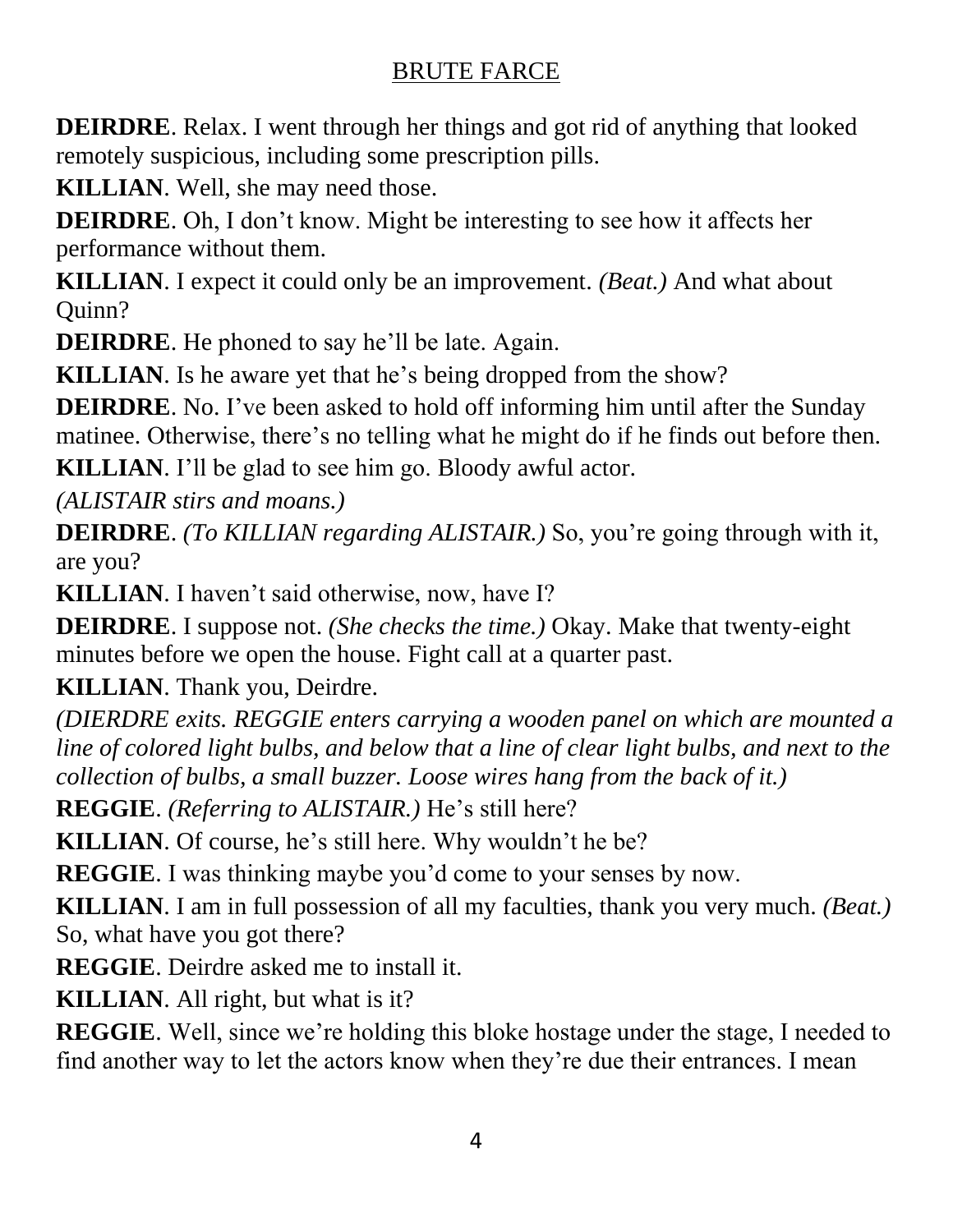look, I can't be running back and forth between here and up there, as well as managing the props and moving the furniture, now, can I?

**KILLIAN**. So?

**REGGIE**. So, after I get this panel wired and mounted, we'll test the system. **KILLIAN**. Which is?

**REGGIE**. Right. Well, about one minute before any of you are due to be onstage, you'll hear a buzzing sound followed by one of these bulbs lighting up. Each color represents a different actor. The line of clear bulbs below the colored ones will remind you what scene you're in.

**KILLIAN**. I see. Quick question.

**REGGIE**. Mm hm?

**KILLIAN**. Wouldn't it be a whole lot simpler if you just shot us a text on our mobiles?

**REGGIE**. It would be, yes.

**KILLIAN**. So, then why are we not doing that?

**REGGIE**. There's no service down here.

**KILLIAN**. Oh, for fucksake. All right then. And which colors have you assigned to whom?

**REGGIE**. I haven't. I thought maybe you could sort that out amongst yourselves.

**KILLIAN**. More than half of us is incapable of sorting our own knickers. Just assign the colors. All right?

**REGGIE**. Certainly. Okay. You…

**KILLIAN**. Killian.

**REGGIE**. Right. Mr. Black. You will be blue.

**KILLIAN**. Fine. Mr. Black is blue.

**REGGIE**. Miss Pruitt will be red, Miss Baindbridge will be green, and Mr. Ponsonby will be yellow. Have I missed anyone?

**KILLIAN**. No, Reggie. You haven't missed anyone. There are four actors in this production. And it's all due to the simple fact that there are four characters identified in the script.

**REGGIE.** I don't understand why they didn't bother to hire understudies.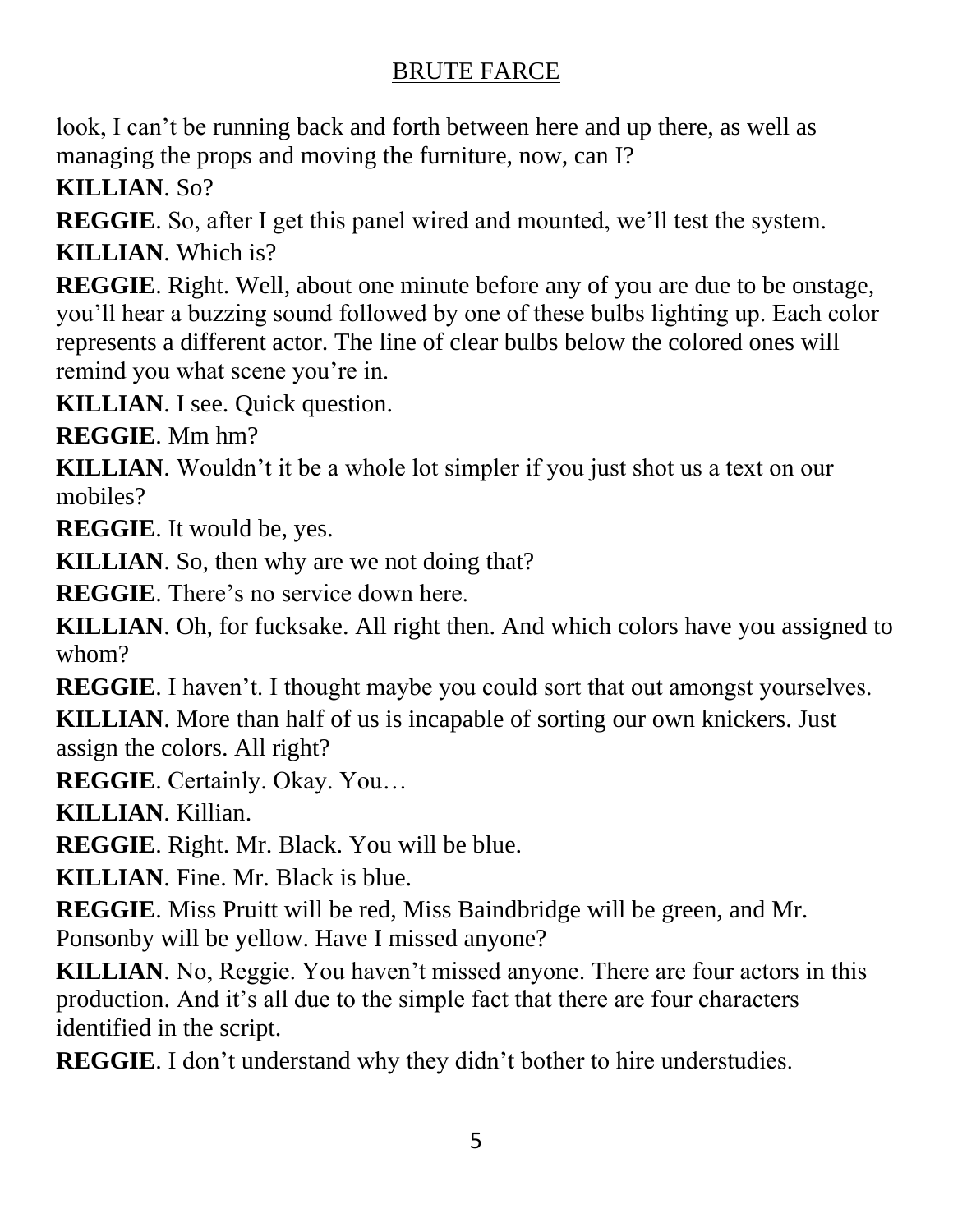**KILLIAN**. Any proposed budget for understudies was immediately sucked up by Vivian's demands for a higher salary. *(Beat.)* All right. Just so I have this in order. I'm blue, Vivian's red, Fiona is green, and Quinn is yellow.

**REGGIE**. I'm more familiar with your surnames.

**KILLIAN**. Oh, for fucksake. Black – blue, Pruitt – red, Bainbridge – green, Ponsonby – yellow.

**REGGIE**. I should write that down. I'll grab a pen and paper after I've put this up. *(A trapdoor above them drops open, startling KILLIAN.)* I'll need to fix that as well.

**KILLIAN**. I should think so.

*(REGGIE installs the panel during the following. FIONA BAINBRIDGE enters carrying a garment bag, a makeup case, and a handbag. She is not yet in costume.)*

**FIONA**. Good evening, everyone. *(She settles somewhere and begins to unpack her things.)*

**REGGIE**. Hallo, Miss Bainbridge.

**KILLIAN**. *(Flatly.)* Fiona.

**FIONA**. I'm not sure if either of you are aware, but my dressing room is locked. And there was a notice on the door with instructions to make my way down here.

**REGGIE**. That's right.

**KILLIAN**. We've discussed this, Fiona.

**FIONA**. I don't recall. Regardless, I've had a very difficult start to the day already, so these types of disruptions are not appreciated.

**REGGIE**. Everything okay then?

**FIONA**. As a matter of fact, no. You see, I awoke this morning to the smell of smoke, only to discover that my bed had been set on fire.

**KILLIAN**. On fire!?

**FIONA**. Well, I wasn't in it at the time.

**REGGIE**. Well, that's lucky.

**FIONA**. The man I brought home last night was.

**KILLIAN**. Oh, dear God.

**FIONA**. Oh, he's fine. Just a minor first-degree burn on his backside. We'd lit some candles late in the evening for some ambiance and then fell asleep after a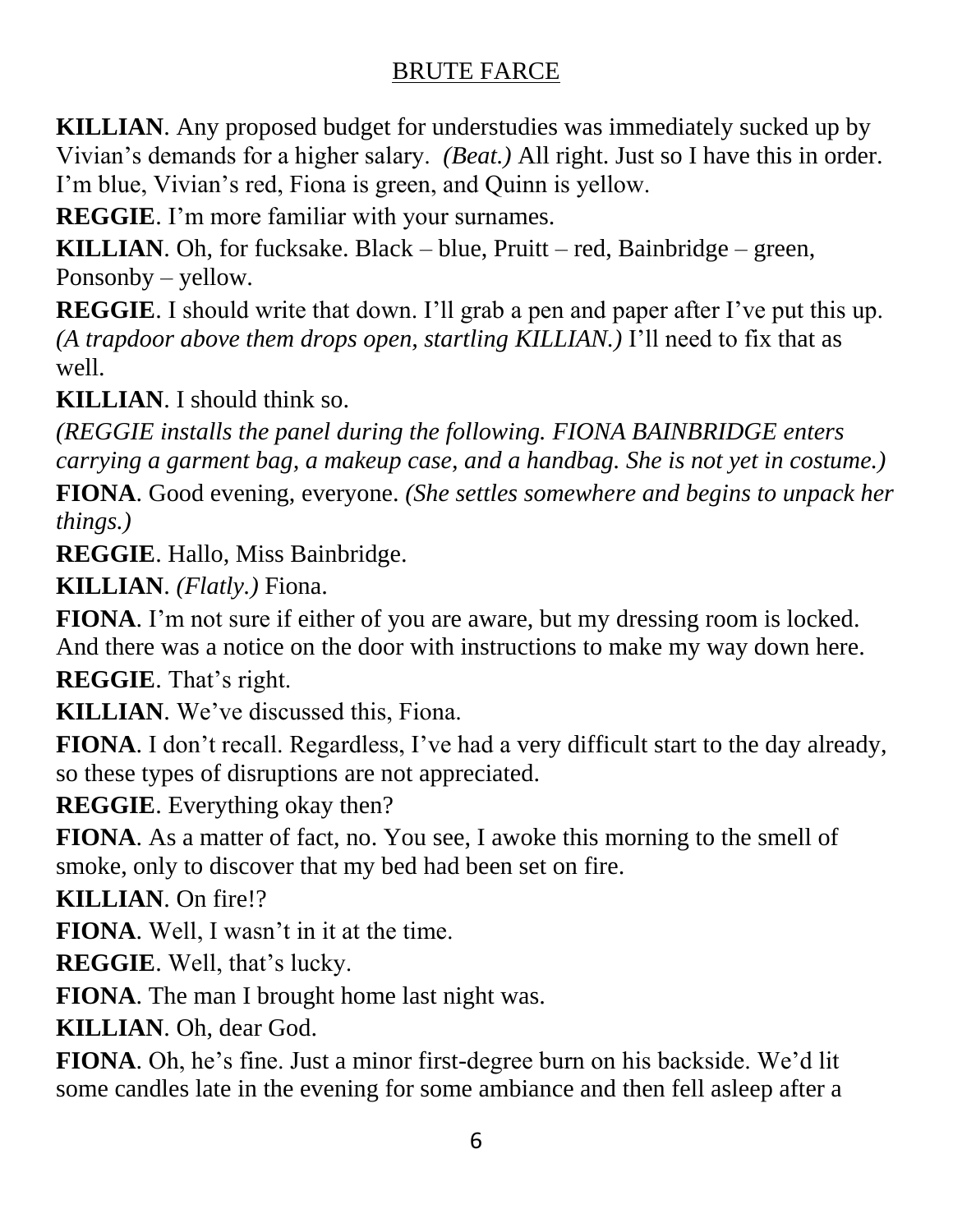massive shag. I must've gotten up at some point, perhaps to get a glass of wine, who knows really. Except then I woke up on the floor several feet from the bed in a cloud of smoke and to the smell of burning flesh. *(Beat.)* Has someone been going through my things?

**KILLIAN**. Why do you ask?

**FIONA**. There are some items that have gone missing.

**KILLIAN**. Like what?

**FIONA**. I'm not sure that's any of your business, Killian.

**KILLIAN**. Well then, I suppose I'm in no position to assist.

**FIONA**. I suppose not. *(She spots ALISTAIR.)* And who do we have here?

**REGGIE**. That's Mr. McHugh.

**FIONA**. Who?

**KILLIAN**. Oh, for fucksake, Fiona. Alistair McHugh.

**FIONA**. The theater critic?

**REGGIE**. From the Daily Telegraph.

**FIONA**. Well, what's he doing here? And why is he being restrained?

**KILLIAN**. Are you…? Have you gone completely…? I mean honestly, Fiona, just the other day, we spent hours discussing this.

**FIONA**. Did we?

**KILLIAN**. Yeesss. Never mind. I will go over it again. *(During the following, FIONA begins to powder her face, and then happily discovers that she has replaced the face powder with cocaine. She discreetly sets up several lines to snort.)* You see, this mustachioed Billy no-mates right here is, without equal, the single largest threat to the sustained existence of the whole actors' union. He's been relentless in his efforts to undermine and, at times, completely shut down any production that doesn't suit his impossible standards. And he's been particularly vicious as it relates to each of us, repeatedly castigating us in his reviews, with the singular goal of putting an end to our stage careers. And because of that, we all agreed – I know you agreed, Fiona, because you were in the room when it was all decided – we all agreed that this bastard right here is finally going to get his comeuppance! *(DEIRDRE enters.)*

**DEIRDRE**. Five minutes to fight call.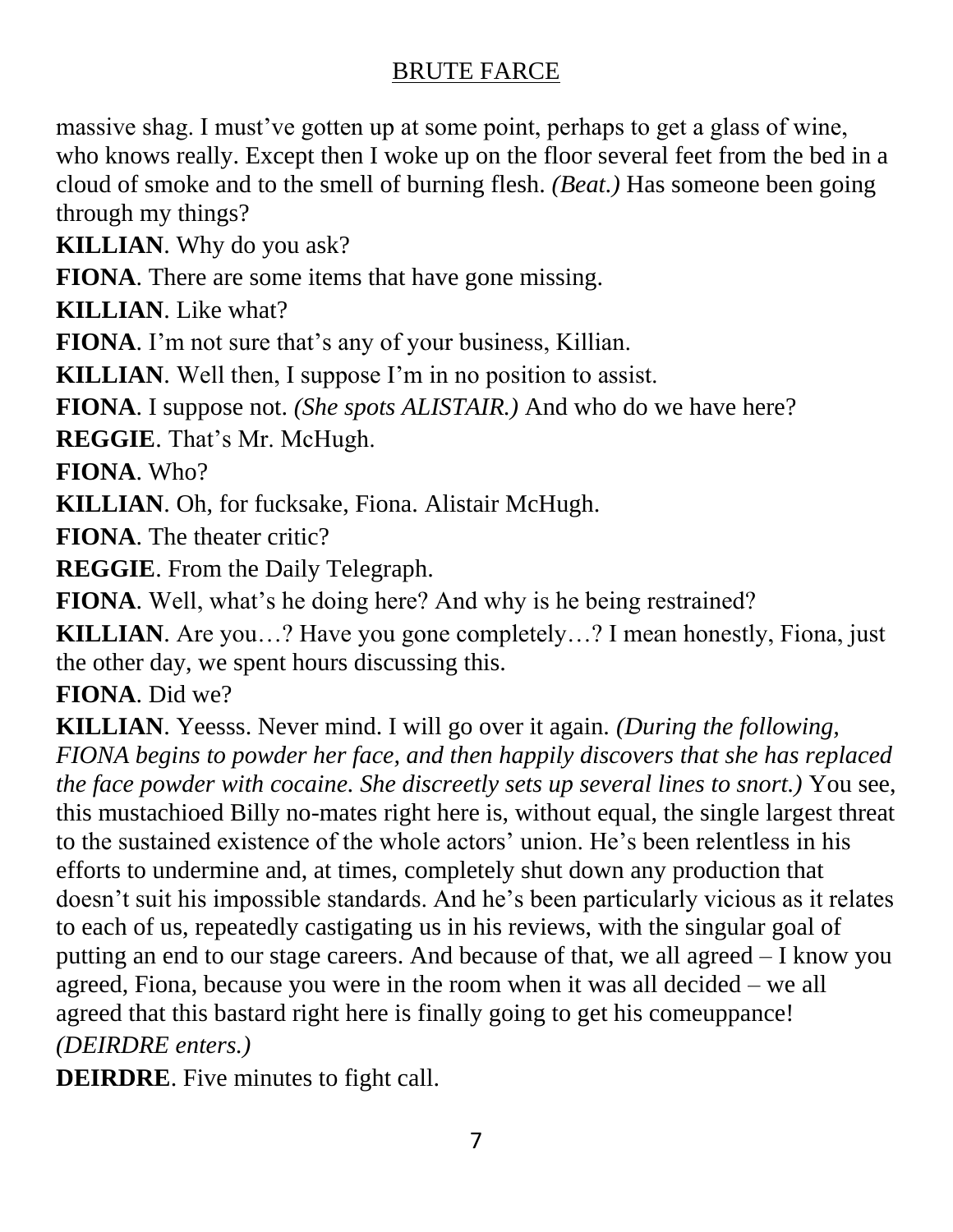**ALL EXCEPT ALISTAIR**. Thank you, five to fight call!

*(DEIRDRE starts off.)*

**KILLIAN**. Wait. Where's Quinn?

**DEIRDRE**. I've already told you. He's phoned to say he'll be late.

**KILLIAN**. Well, we can't have fight call without Quinn, now can we.

**DEIRDRE**. Oh, I don't know. I wouldn't mind watching you thump yourself for a change. *(She takes the horseman's pick from KILLIAN and exits.)*

*(VIVIAN PRUITT enters. She is fresh from hair and makeup and is in full costume. She carries a bag or purse.)*

**VIVIAN**. This place is filthy. *(She spots ALISTAIR.)* Oh God. So, we're actually going through with it, are we?

**KILLIAN**. Yeeeeeesssssss!!!

**VIVIAN**. You seem on the fence, darling.

**REGGIE**. I promise you, he's not.

**VIVIAN**. You know, it took me forever to find my way down here. I'm not certain I'll be able to find my way back.

**KILLIAN**. Oh, for fucksake, Vivian. It's a single flight of stairs. I need all of us together in the same location. All right? We've made an agreement and we need to hold each other accountable. And we can't do that if we're spread out all over the place. Do you understand? I mean honestly, were any of you listening when we decided all this just a few days ago?

**VIVIAN**. I get paid to talk, darling, not to listen. And I'll have you know that my being compelled to wait my time out in this bedraggled den of ineptitude is in direct violation of my contract, which clearly states that I am to have my own dressing room with swift and unobstructed access to the stage. *(FIONA sneezes, blowing coke powder into the air.)* Fiona, darling, you should really be using a darker shade of powder. Whatever that is, it's far too pale for your skin. *(FIONA's head falls to her makeshift dressing table.)*

**KILLIAN**. Oh, for fucksake. *(He crosses to FIONA.)* Fiona? Fiona! *(He lifts FIONA's head and checks for a pulse. He lowers her head.)*

**VIVIAN**. Is she--?

*(DEIRDRE enters.)*

**DEIRDRE**. Quinn's arrived.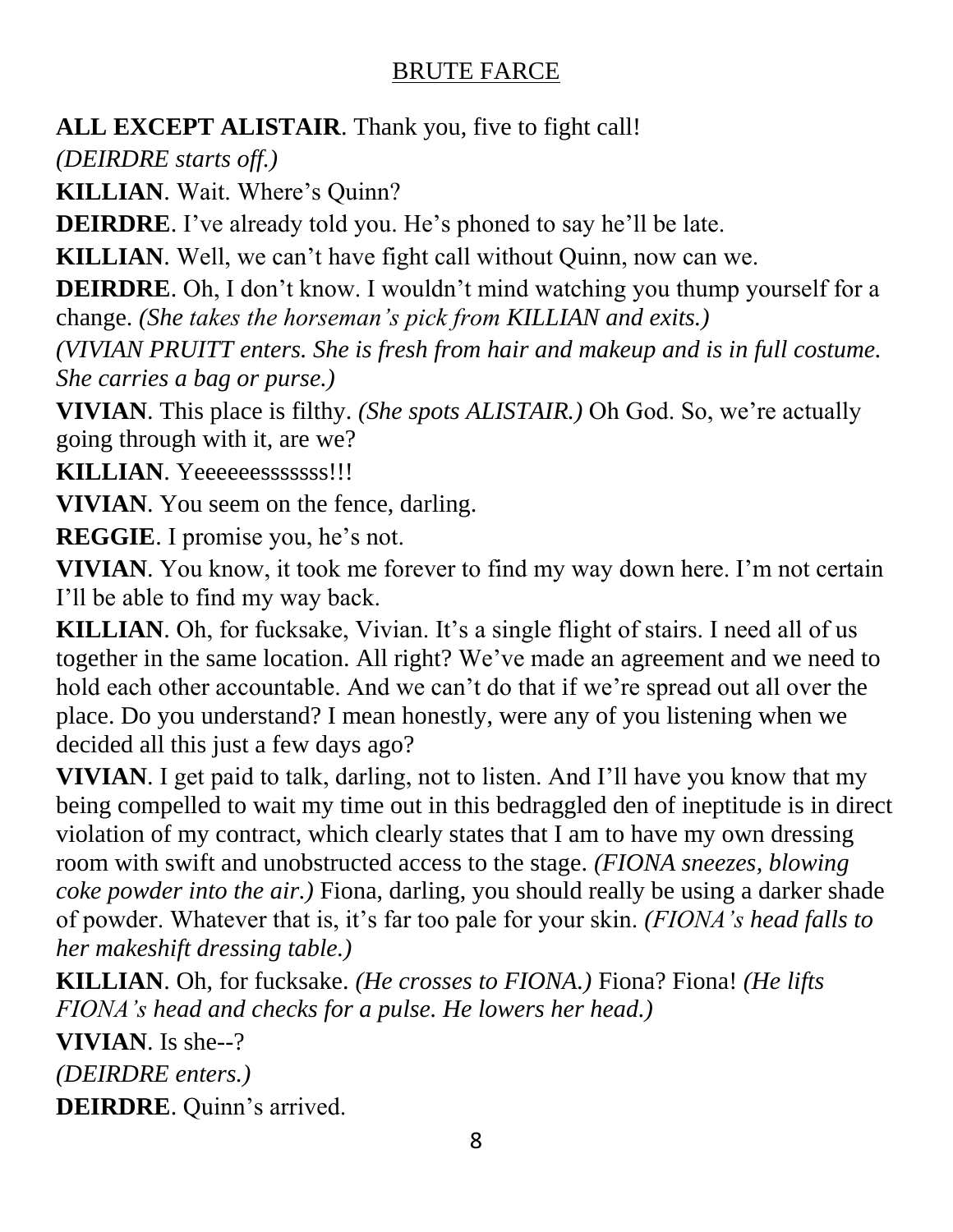**ALL EXCEPT ALISTAIR**. Thank you, Quinn! **DEIRDRE**. What's happened with Fiona? **VIVIAN**. She's expired. **DEIRDRE**. What!? **REGGIE**. She's pegged out. **KILLIAN**. No. No. No, no, no. She is not dead. **REGGIE**. Well, she's not moving, now, is she? **KILLIAN**. She's breathing. **VIVIAN**. Then what's the matter with her? **KILLIAN**. *(He moves closer to FIONA.)* She's… Well, it appears that she's… **DEIRDRE**. She's what, Killian? **KILLIAN**. She's asleep. **DEIRDRE**. Asleep? **KILLIAN**. Yes. **REGGIE**. Hardly seems possible considering the amount of blow she's done. **KILLIAN** *(Accusingly.)* Deirdre? **DEIRDRE**. What? What have I done? **KILLIAN**. Fiona's prescription pills. **DEIRDRE**. What about them? **KILLIAN**. Where are they? **DEIRDRE**. I've thrown them out. **KILLIAN**. Can you get them? **DEIRDRE**. Perhaps I misspoke. What I meant to say was that I flushed them. **KILLIAN**. You flushed…? Do you really think that was…? I mean, are you intentionally trying to…? Never mind. Listen, do you at least remember what they were for?

**DEIRDRE**. No. No wait, yes. Yes, I do remember. Er um… one of them was for anxiety and the other for psychosis; I know this because most actors are on those. There was a third one, though. Sodium something. Sodium… Ox bite. Or maybe Ox bait.

**REGGIE**. Sodium Oxybate.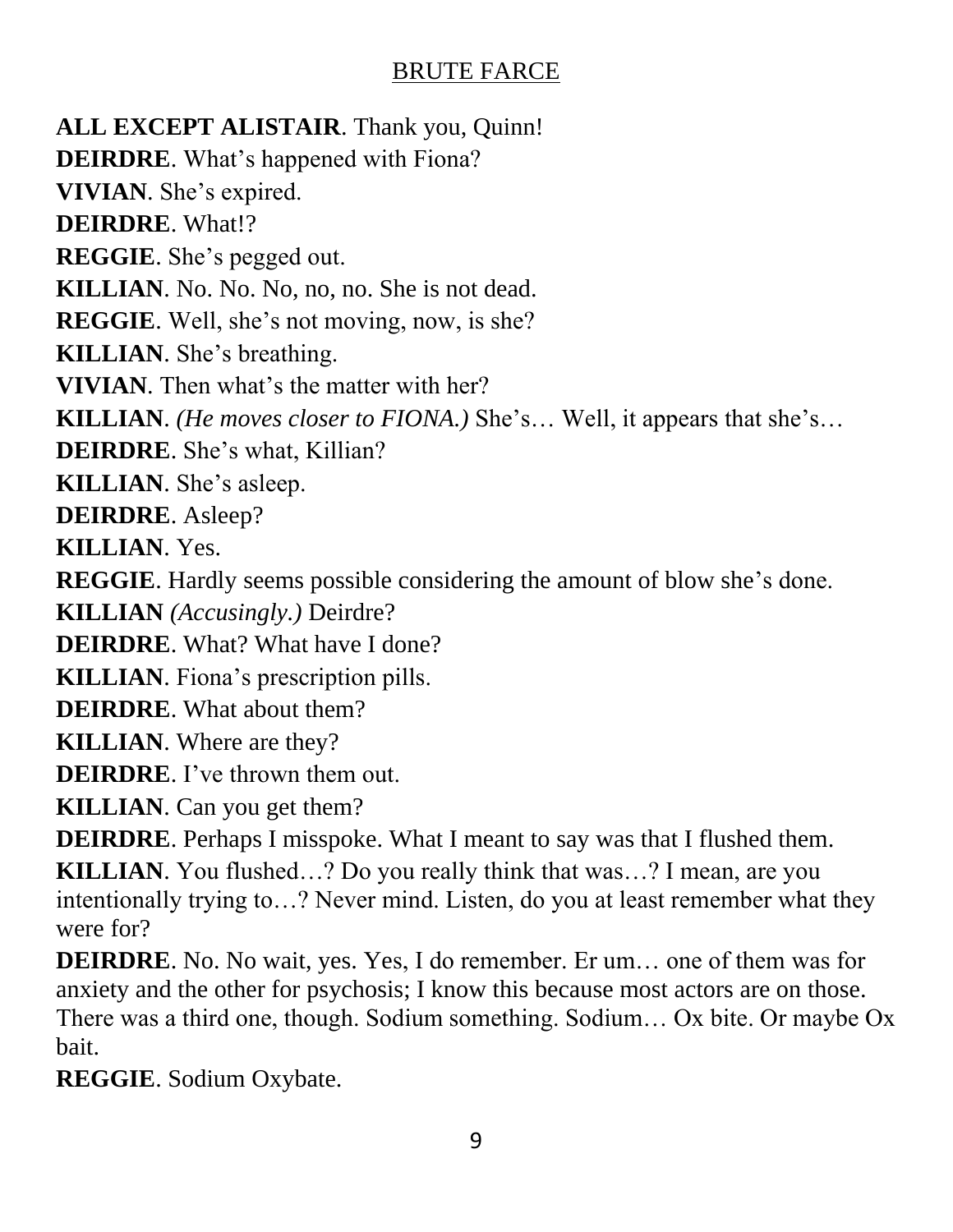**DEIRDRE**. Isn't that what I just said, love?

**REGGIE**. It's nearly what you just said.

**DEIRDRE**. Well, I said "Ox bait", didn't I, love?

**REGGIE**. Correct. But that's incorrect. Because the word is ox-y-bate. Three syllables, not two. One word, not two. And it's got nothing to do with an ox.

**VIVIAN**. Sounds a bit like a tomato/tomato [to-may-to/to-maw-to] thing to me.

**REGGIE**. No, it's not like that at all.

**KILLIAN**. I couldn't care less how it's spelled, or how it's pronounced, or whether it's got two syllables or three. I just want to know what the fuck it means.

**REGGIE**. She's got narcolepsy.

**KILLIAN**. *(Quietly, agitated.)* Oh God no. *(FIONA's head pops up.)*

**FIONA**. Except then I woke up on the floor several feet from the bed in a cloud of smoke and to the smell of burning flesh.

*(QUINN PONSONBY enters with the horseman's pick. He is already in costume. He does not immediately notice ALISTAIR.)*

**QUINN**. Can anyone here perchance explain to me why I've been standing all alone on an empty stage holding on to this for the past five minutes?

**VIVIAN**. *(To QUINN.)* Have you been drinking, darling?

**DEIRDRE**. *(She checks the time.)* Fight call.

**ALL EXCEPT ALISTAIR**. Thank you, fight call!

**KILLIAN**. What about Fiona?

**FIONA**. What about me?

**DEIRDRE**. I'll deal with her presently. In the meantime, I need you and Quinn onstage for fight call.

**KILLIAN**. Well, we can't just--

**DEIRDRE**. I'll deal with Fiona, okay? And I need Reggie... Reggie?

**REGGIE**. Yes?

**DEIRDRE**. *(Referring to the panel.)* Have you finished with that, love? **REGGIE**. Just.

**DEIRDRE**. Good. Now I need you to go and set up for the top of act one. **REGGIE**. Straight away. *(He exits.)*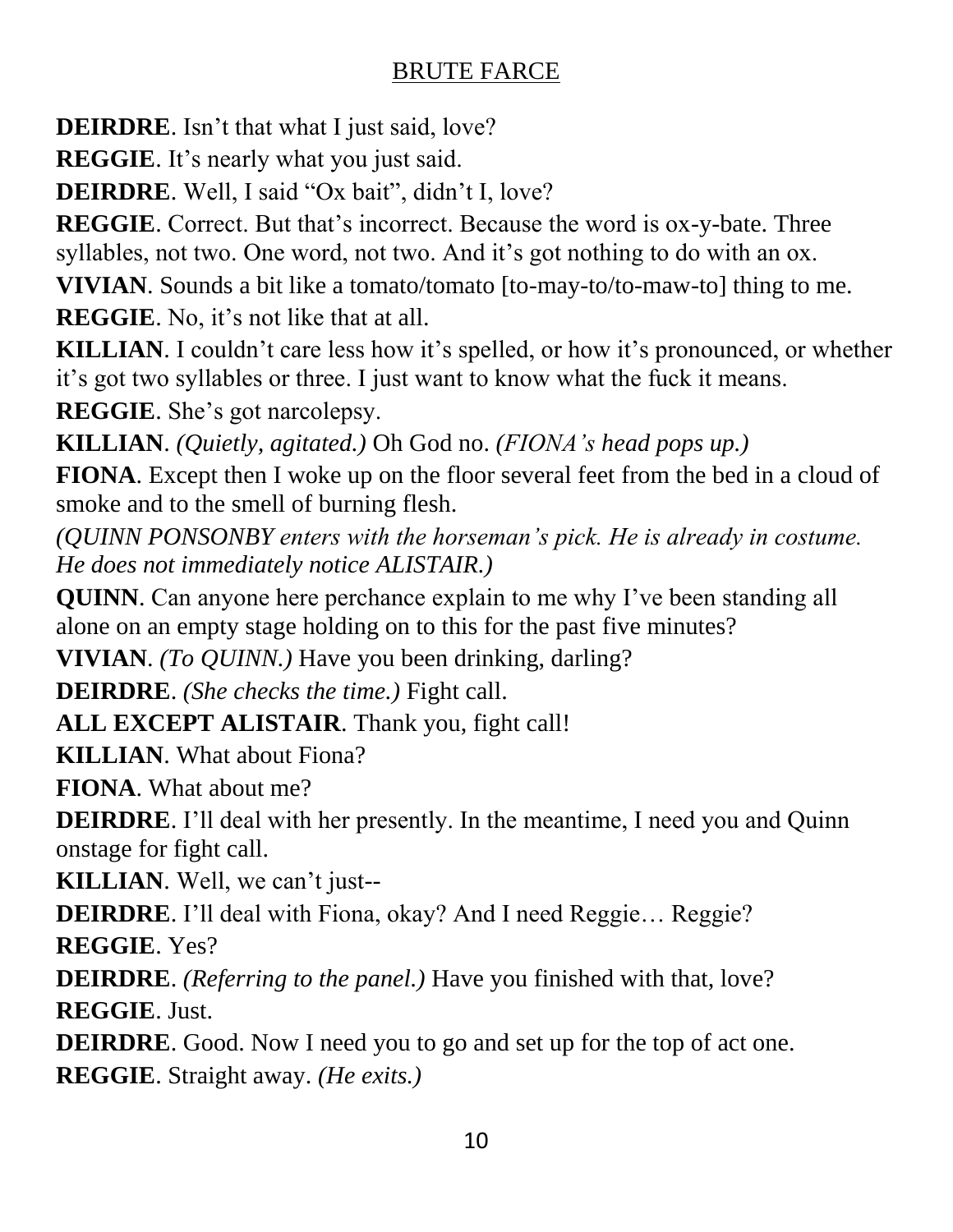**DEIRDRE**. Right. Okay everyone. Ten minutes 'til house open.

**ALL EXCEPT ALISTAIR**. Thank you, ten 'til house open!

**DEIRDRE**. Quinn and Killian follow me. Fiona and Vivian make yourselves comfortable. And keep a close eye on him.

*(DEIRDRE, KILLIAN, and QUINN exit. FIONA freshens up, fixes her makeup, and, in due course, gets into costume. VIVIAN tries to settle in, but the place is filthy, so it'll be a challenge. ALISTAIR regained consciousness during the previous but has remained silent until now.)*

**ALISTAIR**. Is there anything I can do to convince either of you to set me free? **FIONA**. *(To VIVIAN.)* Is he permitted to speak? *(TO ALISTAIR.)* Are you permitted to speak?

**VIVIAN**. It's his mouth that got him into this predicament in the first place.

**ALISTAIR**. What can I say? I'm a theater critic who lives for bad theater. It's my one weakness. I exist because there are actors out there who are profoundly selfaware, and who are grateful to hear the truth. And I persist because there are actors out there - like you lot for example - who take me too seriously when you shouldn't.

**VIVIAN**. Oh, is that a fact? Do you know, there are mental institutions full to the gills with actors who have taken critics seriously?

**ALISTAIR**. On behalf of reviewers all over the globe, I'm honored. But you exaggerate. And so, what? So, a trifling few of my criticisms have been a smidge unflattering at times.

**VIVIAN.** A smidge!? A smidge!? Do you have any idea the damage you've done? **ALISTAIR**. Damage?

**VIVIAN**. Yes. I mean, take poor, daft Fiona here for example. *(To FIONA.)* Fiona, darling, what vice is it this week?

**FIONA**. I've no idea what you mean? *(Her head drops to the table.)*

**VIVIAN**. *(To ALISTAIR.)* You see? She's been reduced to a hopeless, hackneyed, slavering nitwit.

**FIONA**. *(Her head pops up again.)* That's a bit hurtful, isn't it?

**ALISTAIR**. *(To FIONA.)* Only a smidge.

**VIVIAN**. *(To FIONA.)* Well, it's not your fault, darling. It's not your fault.

**FIONA**. I suppose not, but whose fault is it then?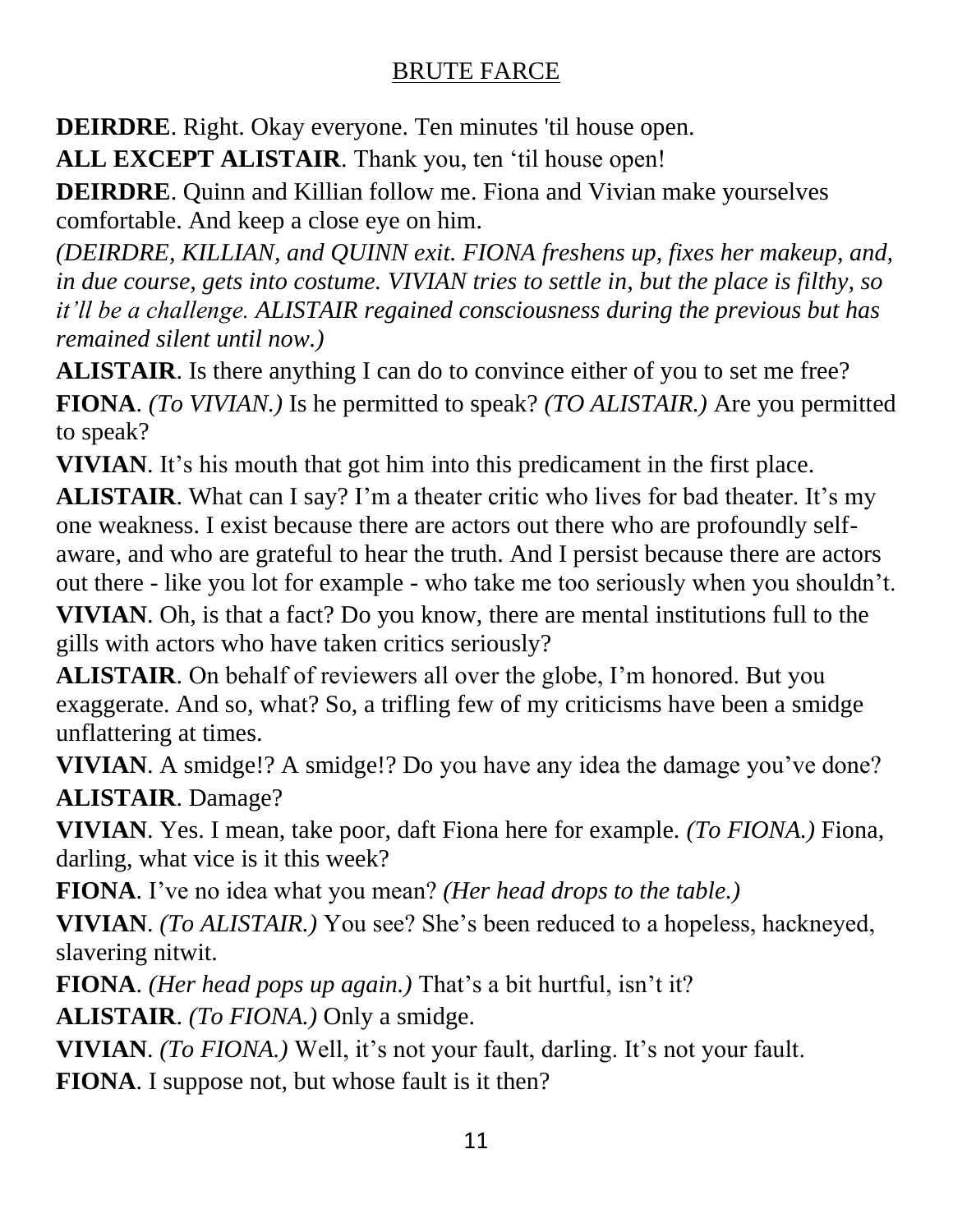**ALISTAIR**. I expect I'm the culprit.

**VIVIAN**. Indeed, you are, Mr. McHugh. Indeed, you are.

**ALISTAIR**. And what are your plans for me if I may so inquire?

**FIONA**. That's a terrific question. I'd like to know as well.

**VIVIAN**. Well, If I'm to be honest, I have no idea as to our plans for you. Admittedly, I got a bit weary nearly five minutes into the conversation. I mean, Killian is quite famous for droning on and on without ever really coming to the point. Or perhaps he does come to the point and it's just that by the time he gets there, everyone's lost interest.

**ALISTAIR**. And he's generally like that onstage as well, isn't he?

*(They all laugh.)*

**VIVIAN**. It's no use trying to get into my good graces, Mr. McHugh. And what difference does it make anyway? We've come this far now, haven't we? We can scarcely turn back. And I'm sure whatever Killian has planned for you will be appropriate.

**ALISTAIR**. Appropriate to what?

**VIVIAN**. To your aggressions, Mr. McHugh. Your reviews are unreasonably harsh. And I'll accept that though it is the responsibility of the theater critic to be critical, it doesn't mean that the critic should take pleasure in being cruel.

**ALISTAIR**. I don't take pleasure in being cruel. It's simply a by-product of years and years of exposure to dreadful scripts, second-rate productions, and vomitinducing performances.

**FIONA**. He's been particularly harsh with you, hasn't he, Vivian?

**VIVIAN**. He has indeed.

**FIONA**. I'm honestly surprised you're still able to find work. And in fact, I was shocked to see your name on the casting announcement.

**VIVIAN**. What an awful thing to say.

**FIONA**. Well, it wasn't meant to be.

**VIVIAN**. I'll have you know, there isn't a single director or producer in the whole of England who wouldn't kill for the chance to work with me. And at least I'm not compelled to go horizontal for the privilege. *(VIVIAN stares hard at FIONA before finally pulling a piece of paper from her bag or purse. She unfolds it and hands it to ALISTAIR.)* Read that.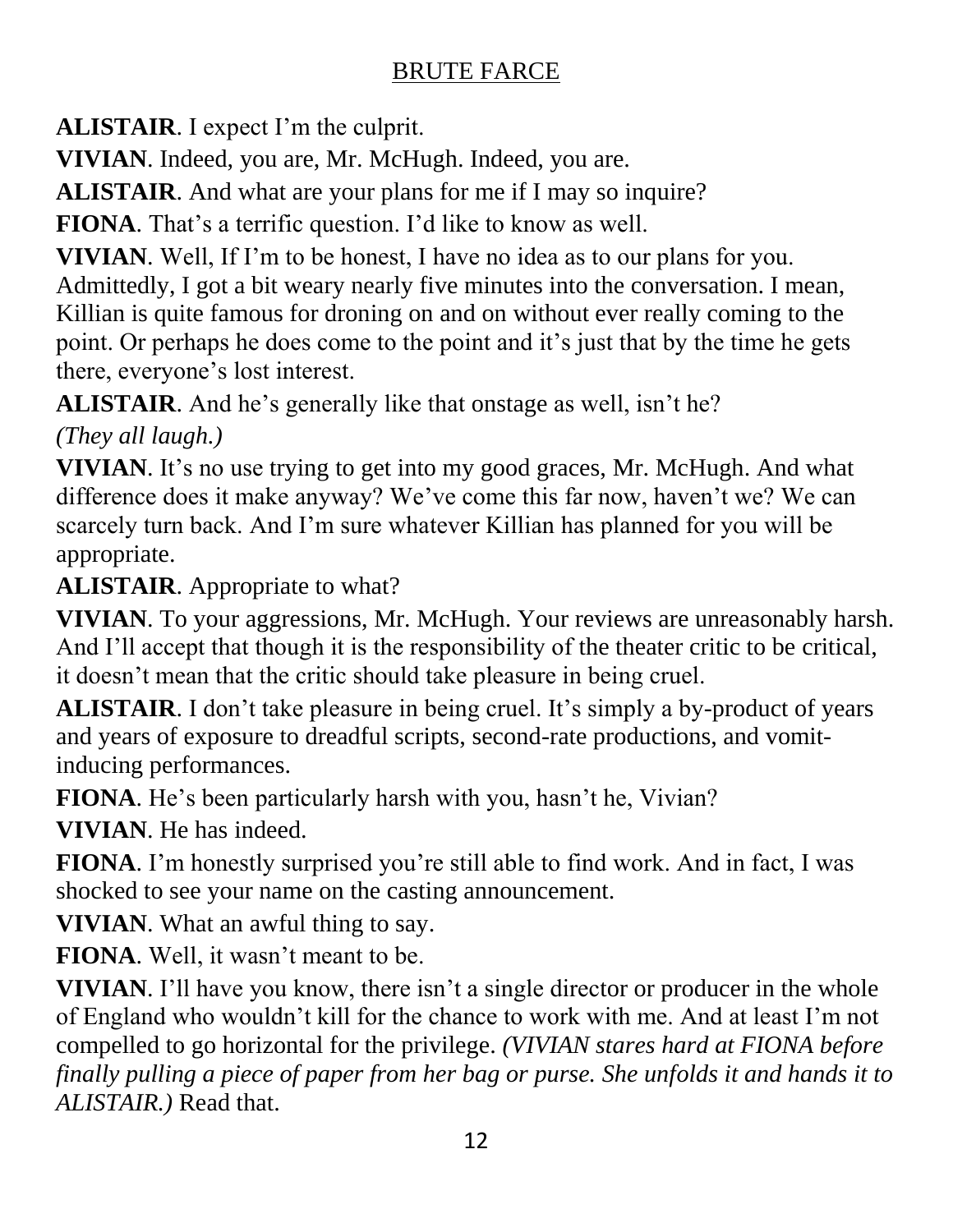**ALISTAIR**. *(He squints.)* I would, except I can hardly make it out.

**FIONA**. Oh dear. Well, I've a pair of reading glasses right here. *(She retrieves a pair of bejeweled glasses and places them on ALISTAIR's face.)* Better?

**ALISTAIR**. I suppose so. Except the words are all smudged. Almost as if someone had been crying into them.

**VIVIAN**. *(She wrenches the paper from ALISTAIR's hands.)* It's the review you wrote about my performance as Rosalind in As You Like It.

**ALISTAIR**. Well, I can't read it, not in that condition.

**FIONA**. Not to worry. I've got a copy of it here. *(She pulls a framed copy of the review out of her bag.)*

**VIVIAN**. You've framed it!?

**FIONA**. Well, it's practically a work of art, isn't it?

**VIVIAN**. Hand it over. *(Before FIONA can, VIVAN seizes it and looks at it in disgust.)* Unbelievable. *(She passes it to ALISTAIR.)* Well, go on. Read it.

**FIONA**. I've highlighted in yellow the bits about Vivian.

**VIVIAN**. *(To FIONA.)* I'll deal with you later, darling. *(To ALISTAIR.)* Go on.

**ALISTAIR**. *(He squints a bit more and is hesitant to read. He clears his throat and presses on.)* Vivian Pruitt, as heroine and protagonist, Rosalind, seemed rather long in the tooth as she grappled with a role typically reserved for an actress whose face hasn't yet been narrowed beyond recognition. Her advanced years only became more apparent when she endeavored to disguise herself as the meant to be young and handsome, Ganymede. Was it her decision to go minimalistic with the foundation and blush or was it simply the aftermath of an embittered makeup designer out for revenge? To her credit, nonetheless, Miss Pruitt successfully tapped into her inherent masculine qualities in a manner that will most assuredly win her the coveted role of Brutus in the National Theatre's upcoming winter production of Julius Caesar. "But what of her actual performance?", one might ask. It was, in a word, noticeable. As noticeable as a ring bearer toddler, shuffling down the church nave and pinching his willy determined to get to the altar without wetting himself-- *(REGGIE's arm reaches down from above and pulls the trapdoor closed. QUINN enters holding a sack and a length of rope. He is followed by KILLIAN who carries the horseman's pick.)*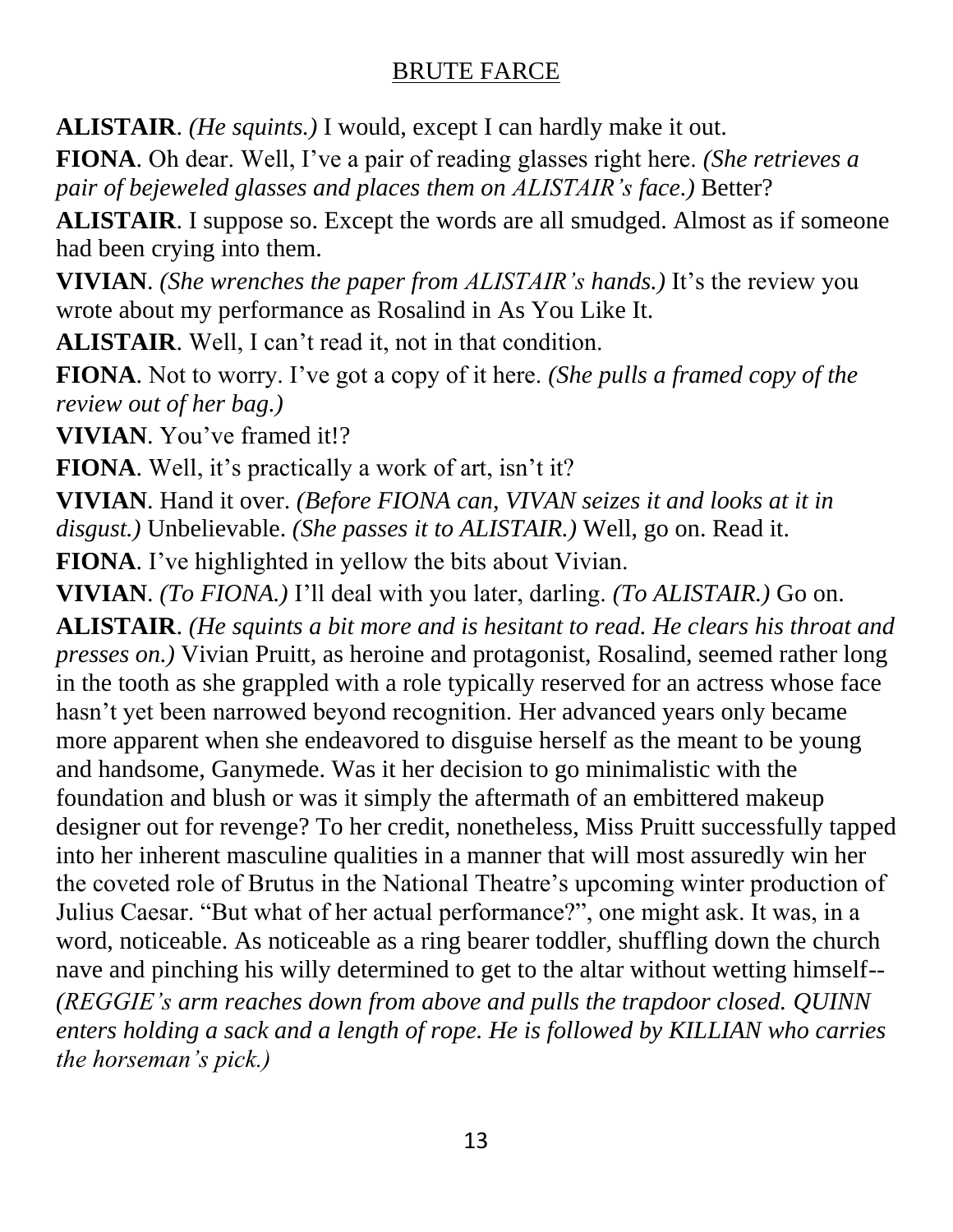**QUINN**. You nearly put an end to me this time 'round, do you know that? I mean, you can't just go changing things. We've been blocking this fight for weeks. And just when we've mastered it, suddenly I've got you coming at me from the wrong direction. You nearly took my head off. And I can hardly see a thing as it is with this sack over my head.

**KILLIAN**. I'm sorry, Quinn. I was trying something different.

**QUINN**. You were trying something different? Like what? Decapitating one of your castmates? That would be different, wouldn't it?

**KILLIAN**. You're overreacting.

**QUINN**. Am I?

**KILLIAN**. Well, it's certainly nothing to lose your head over.

**QUINN**. Oh, I see. This is funny to you, is it?

**KILLIAN**. It's becoming less so the more you go on about it.

**QUINN**. You know, you should count yourself fortunate you haven't yet been excommunicated from the actors' union.

**KILLIAN**. Oh, is that right?

**QUINN**. Yes. I mean, are you really that out of touch, Killian? Are you so full of yourself that you actually have no notion of the magnitude of your insidious misconduct?

**FIONA**. Listen, perhaps we should--

**VIVIAN**. *(To FIONA.)* Hush. It's about to get good.

*(DEIRDRE enters.)*

**DEIRDRE**. House is open!

**ALL EXCEPT ALISTAIR**. Thank you, house open!

**FIONA**. Haven't we already had house open?

**DEIRDRE**. That was the ten-minute warning, love.

**FIONA**. Was it?

**DEIRDRE**. I ought to know, oughtn't I?

*(FIONA's head falls to the table.)*

**KILLIAN**. Oh, for…! *(To DEIRDRE.)* Did you or did you not say that you were going to take care of that?

**DEIRDRE**. I did.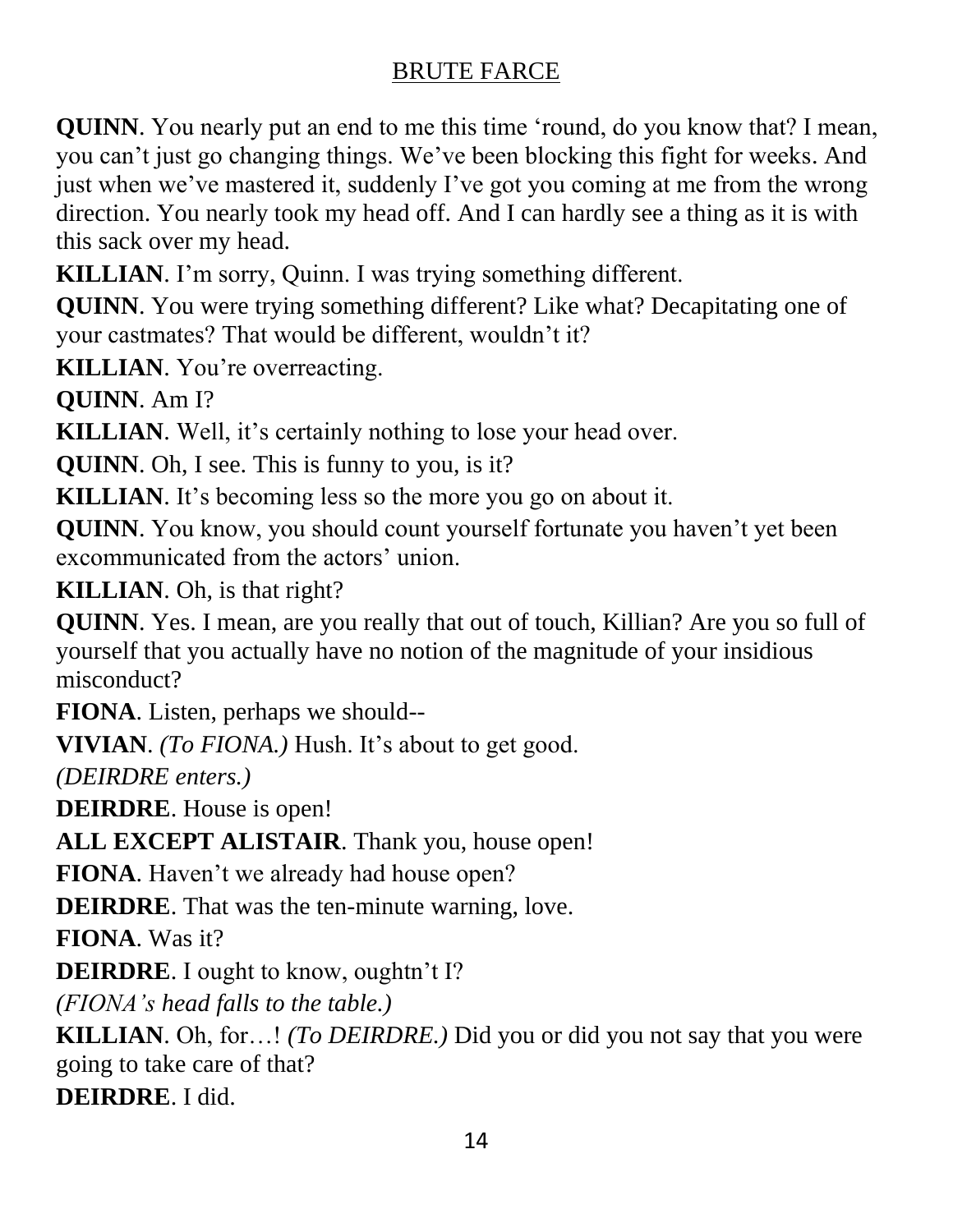# **KILLIAN**. And?

**DEIRDRE**. I did not. *(To everyone.)* Oh, and by the way, my bottle of Macallan's has gone missing. I don't suppose any of you lot has taken it. *(All are silent, except QUINN who lets out a belch.)* No? All right then. *(DEIRDRE exits. REGGIE enters and spots the horseman's pick, still in KILLIAN's hand.)*

**REGGIE**. There it is. I've been looking all over for that. *(REGGIE takes the horseman's pick from KILLIAN.)* And I'll need those as well. *(He takes the sack and length of rope from QUINN and exits.)*

**QUINN**. Where was I?

**VIVIAN**. You were just about to share with us the titillating details of Killian's reprehensible conduct.

**KILLIAN**. Oh, yes. Full steam ahead, Quinn. We're all waiting with bated breath. **QUINN**. Your reputation precedes you, Killian. Countless claims of unprincipled behavior, mostly concerning considerable transgressions as it relates to the fairer sex.

**VIVIAN**. What you mean to say is, he's molested nearly every woman he's been onstage with.

**QUINN**. That's precisely what I mean to say.

**VIVIAN**. Well, the role does call for a sadistic, predatorial, paranoid narcissist, so I might agree that Killian was the only suitable choice. Except that he's an actual danger to women!

**KILLIAN**. Not to worry, Vivian. Both you and Fiona are quite safe.

*(FIONA's head pops up.)*

**VIVIAN**. And what pray tell do you mean by that?

**KILLIAN**. Not. My. Type. *(FIONA rises, crosses to KILLIAN, and slaps him across the face. KILLIAN scarcely balks.)* Is that all you can muster? *(FIONA punches KILLIAN between the eyes. KILLIAN yelps and stumbles back. ALISTAIR laughs. They all turn to him.)* 

**QUINN**. Alistair McHugh? What's he doing here?

**KILLIAN**. *(Pinching his nose with a handkerchief.)* You can't be serious! Is there not one person in this room who's at all listened to a word I've said!? Is there no one here who remembers what we agreed upon!?

**ALISTAIR**. Well, I know I wasn't privy to those conversations.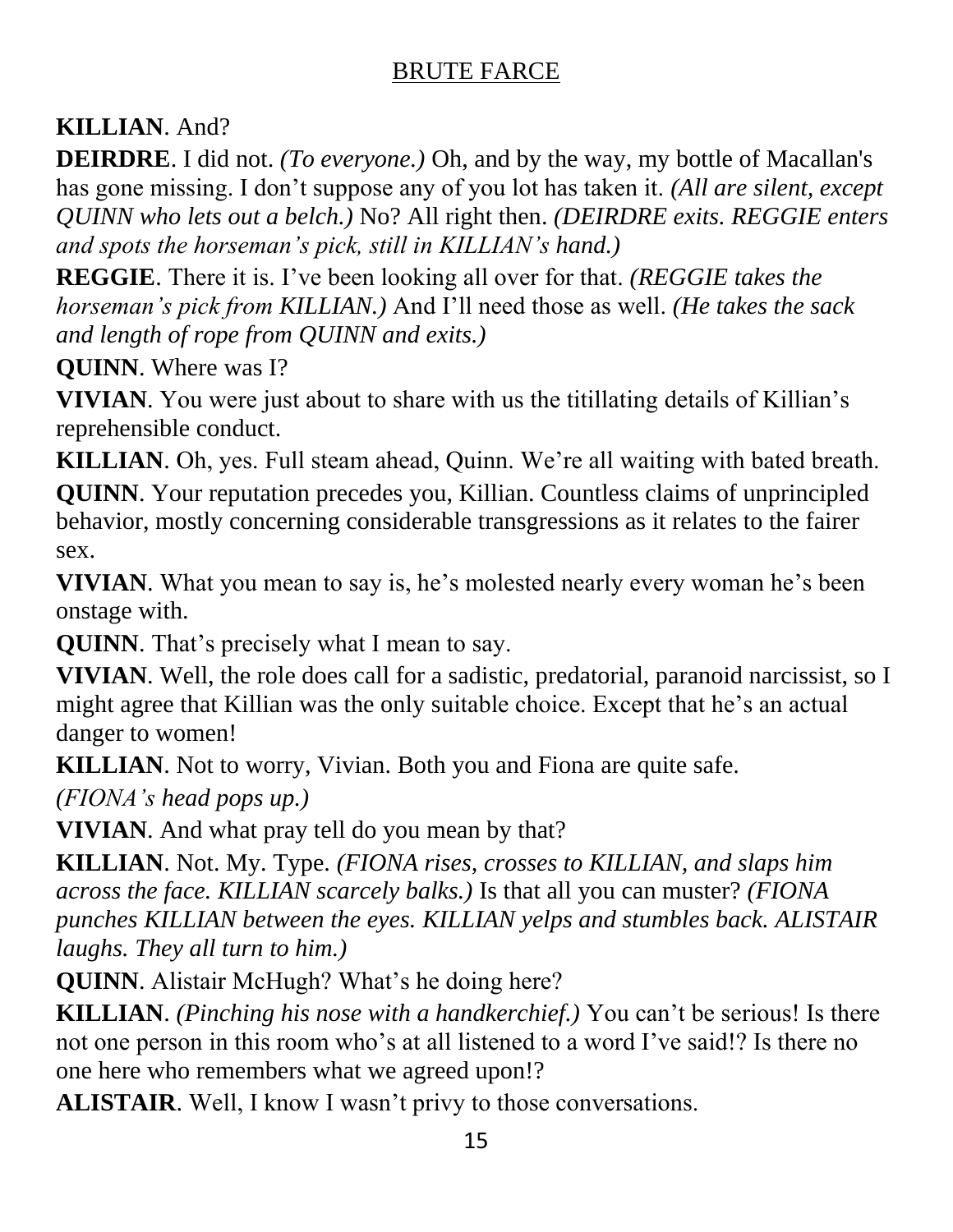**KILLIAN**. *(He moves pointedly to ALISTAIR.)* No. No you weren't, were you? *(REGGIE enters.)*

**REGGIE.** Well, from what I can recall of the plan, Mr. McHugh will have gone belly up by the end of act one, scene two.

**ALISTAIR**. Beg pardon.

**REGGIE**. You'll have carked it, taken a dirt nap, assumed room temperature--

**ALISTAIR**. Yes, all right! I get it!

**REGGIE**. I'll be off then. *(He exits.)*

**ALISTAIR**. *(To KILLIAN.)* You mean to have me killed!? Is that your plan then? That seems a bit drastic, doesn't it?

**FIONA**. It does, doesn't it?

**VIVIAN**. *(Overlapping FIONA.)* I did not agree to that, darling.

**QUINN**. *(Overlapping VIVIAN.)* I need a drink. *(QUINN plucks a bottle of Macallan's from his coat jacket. He opens it and drinks from it. During the following, he will pull the bottle out occasionally for a drink.)*

**KILLIAN**. Enough! Not another word! From anyone! Now listen to me. Very carefully. We need to face facts. We are all of us nearing the end of our theatrical careers. And indeed, some of us have already surpassed our expiry date. And surely none of you – and let's be honest with ourselves here – not one of you could possibly be ignorant to that indisputable truth. I mean, we can all certainly pretend that there might be – hidden somewhere in the splintered cracks of the deeply worn floorboards upon which we have tread many times over  $-$  a tinder of hope for a reignited career; for a final chance to shine; for an opportunity to go out on top. But it's only just that… pretend. Otherwise, we're just putting off the inevitable, aren't we? So, this is it, folks. This is our time. As a collective. We will make our way to the stage, and we will put in the best performances of our lives – for some of you, it'll be a challenge. And by the end of act one, scene two, this bloated twat right here will have met his untimely demise.

*(The buzzer on the wooden panel goes off. VIVIAN bellows. QUINN belches. FIONA's head falls to the table. ALISTAIR and KILLIAN look to the panel. The colored bulbs light up slowly and in sequence followed by the clear bulbs.)*  **QUINN**. What the hell's that?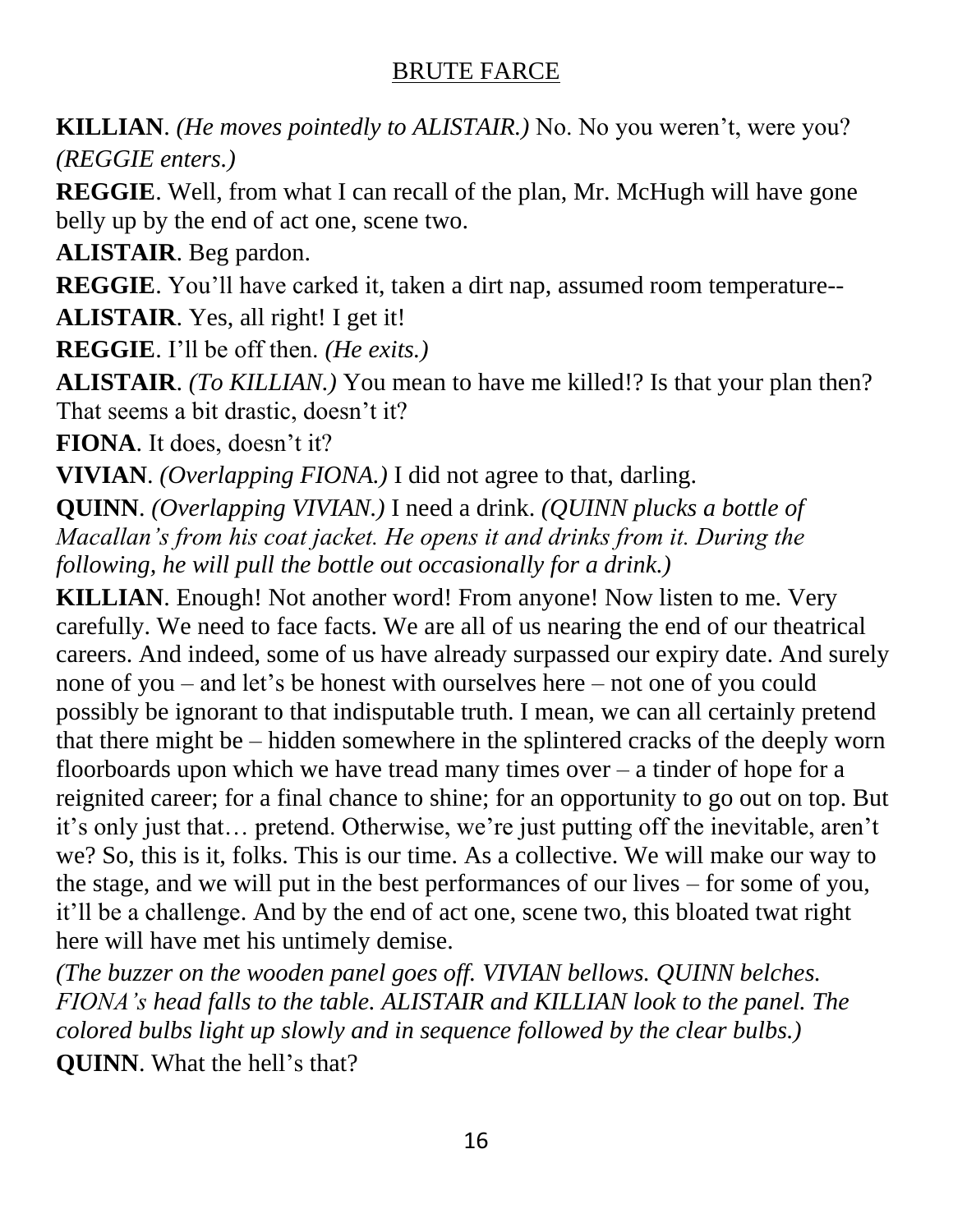**KILLIAN**. *(Quietly.)* Oh, dear God. *(Dreading the explanation.)* That apparatus there will serve as an electronic cue caller.

**QUINN**. Sorry, what?

**KILLIAN**. Yes. Since Reggie is sadly unable to be in two locations simultaneously, and since Deirdre is compelled to work without an ASM due to budgetary restrictions, the pair of them decided to find another way to give the actors their entrance cues.

**VIVIAN**. And this is what their collective brains have come up with, darling? **KILLIAN**. Yes.

**VIVIAN**. How does it work?

**KILLIAN**. Well, if memory serves, each of the colored bulbs represents one of the four actors. The clear bulbs below those will tell us which scene we're in.

**QUINN**. And how do we know which act we're in?

**KILLIAN**. Say again?

**QUINN**. How do we know which act we're in? We've got bulbs for actors, bulbs for scenes, but no bulbs for acts.

**KILLIAN**. How many acts are in this play, Quinn?

**QUINN**. Two.

**KILLIAN**. Yes. Correct. There are two acts. Just two.

**QUINN**. I don't think you're getting my question.

**KILLIAN**. Quinn. Dearest Quinn. Are you trying to say that you're incapable of differentiating between act one and act two without being prompted by a filament!? **QUINN**. I get your point.

**KILLIAN**. Excellent. So, then with all due respect, shut the fuck up.

*(FIONA's head pops up.)*

**FIONA**. *(Referring to the wooden panel.)* What the hell's that?

**VIVIAN**. I'll explain later, darling. *(To KILLIAN.)* Oh, and Killian?

**KILLIAN**. Yes, Vivian?

**VIVIAN**. May I ask which color is assigned to whom?

*(REGGIE enters.)*

**REGGIE**. Very good question. Mr. Black is blue, Miss Pruitt is red, Miss Bainbridge is green, and Mr. Ponsonby is yellow. And it looks like the system is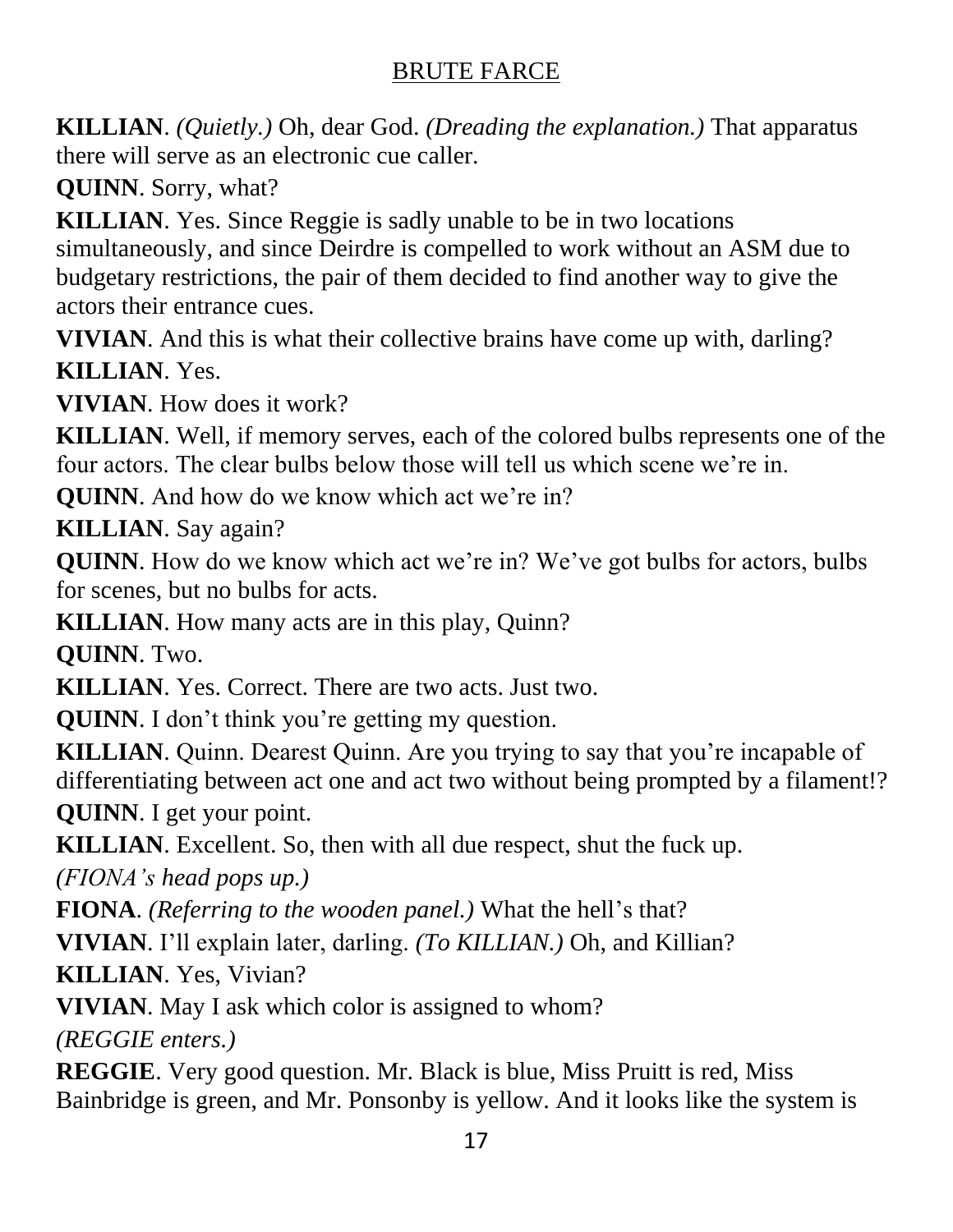working brilliantly. *(He gives a thumbs up. The trapdoor above them drops open. He frowns and then exits.)*

**KILLIAN**. Everyone got it? *(Murmurs of confusion.)* Oh for… I'm blue, Vivian's red, Fiona's green, and Quinn is yellow. *(He points to himself and then to the others as he lists the colors.)* Blue. Red. Green. Yellow.

**FIONA**. *(Repeating and pointing.)* Blue. Red. Green. Yellow.

**KILLIAN**. Very good, Fiona.

**VIVIAN**. Red is not a good color for me, darling.

**KILLIAN**. *(Sardonically.)* Isn't it?

**VIVIAN**. No. Not at all right for my skin tone.

**KILLIAN**. Oh. Well, I wasn't aware you were planning on wearing it. Or perhaps that you were considering carrying it around as an accessory. *(He gestures emphatically to the bulb.)*

**VIVIAN**. Don't be ridiculous, darling.

**QUINN**. I'd be happy to switch with you.

**FIONA**. Oh, good idea! Let's all switch.

**KILLIAN**. No! No one is switching. It's all been settled. Vivian will just have to make do. You will all have to make do.

**FIONA**. *(Aside to Vivian.)* I've still no idea what the bulbs are for.

**VIVIAN**. None of us do, darling.

*(DEIRDRE enters with a costume bag.)*

**DEIRDRE**. Twenty minutes 'til places.

**ALL EXCEPT ALISTAIR**. Thank you, twenty 'til places!

**DEIRDRE**. *(She hands KILLIAN the costume bag.)* Here it is.

**KILLIAN**. And not a moment too soon.

**DEIRDRE**. Well, you can't expect the costumer to immediately pull together a duplicate outfit on such short notice, now can you, love? I mean, I get that we're down to the wire here, but at this point, there's no sense in debating the timing of its arrival?

**KILLIAN**. I wasn't debating it.

**DEIRDRE**. As well you shouldn't. I mean, there you have it, in hand, and with twenty minutes to spare.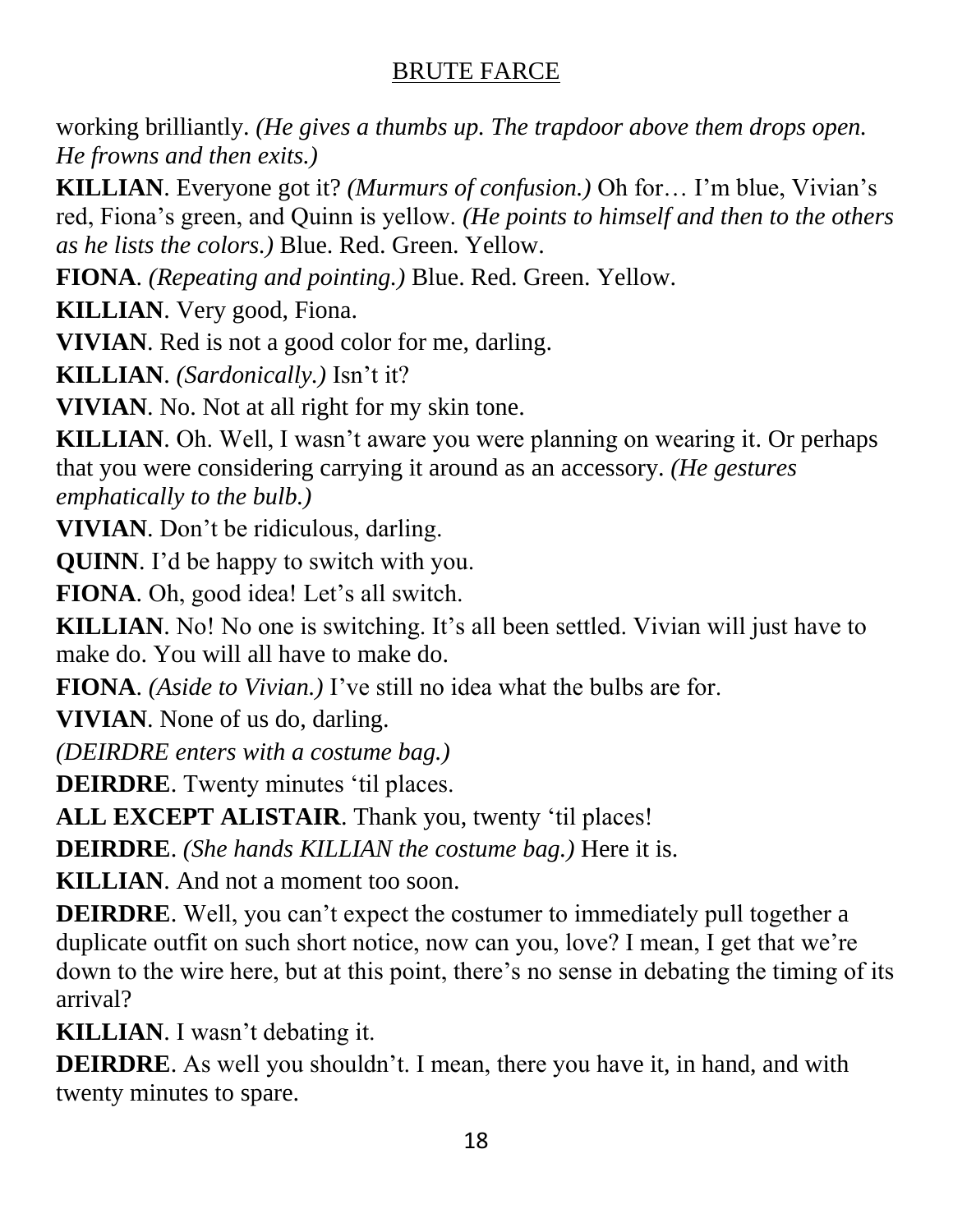**KILLIAN**. Thank you?

**DEIRDRE**. Just doing my job, love. *(DIERDRE exits. REGGIE's arm reaches down from above and pulls the trapdoor closed.)*

**VIVIAN**. And what do we have here?

**KILLIAN**. *(He unzips the garment bag and pulls out a costume.)* This, my dear addlepated artistes, is a replica of Quinn's costume.

**FIONA**. Oh, very nice.

**QUINN**. *(Overlapping FIONA.)* Well, isn't that thoughtful. *(Tugging at the costume he's wearing.)* This one's a bit threadbare already. *(He reaches for the costume.)*

**KILLIAN**. *(He pulls the costume back.)* No. No. No, no, no. This is not meant for you. *(At an appropriate moment during the following, KILLIAN will hang the costume bag on a makeshift rack.)*

**QUINN**. Well, if not for me, then for who?

**KILLIAN**. For Mr. McHugh, that's who.

**ALISTAIR**. Me?

**KILLIAN**. Yes.

**ALISTAIR**. Why?

**KILLIAN**. Well, didn't you hear? Didn't any of you hear? The celebrated critic of the Daily Telegraph, Mr. Alistair McHugh, will be making his acting debut this evening here at the Dudley Hackham Commemorative Theatre in Stockton-on-Tees. And in this very production.

**VIVIAN**. Over my dead body.

*(FIONA's head falls to the table.)*

**KILLIAN**. On the contrary, my dear Vivian. Over his dead body.

**QUINN**. Hold on a damn minute!

**KILLIAN**. What is it, Quinn?

**QUINN**. You mean to tell me that this... this... this plug-ugly tosser will be going on in my place tonight?

**KILLIAN**. Yes.

**ALISTAIR**. I hardly see how that's possible.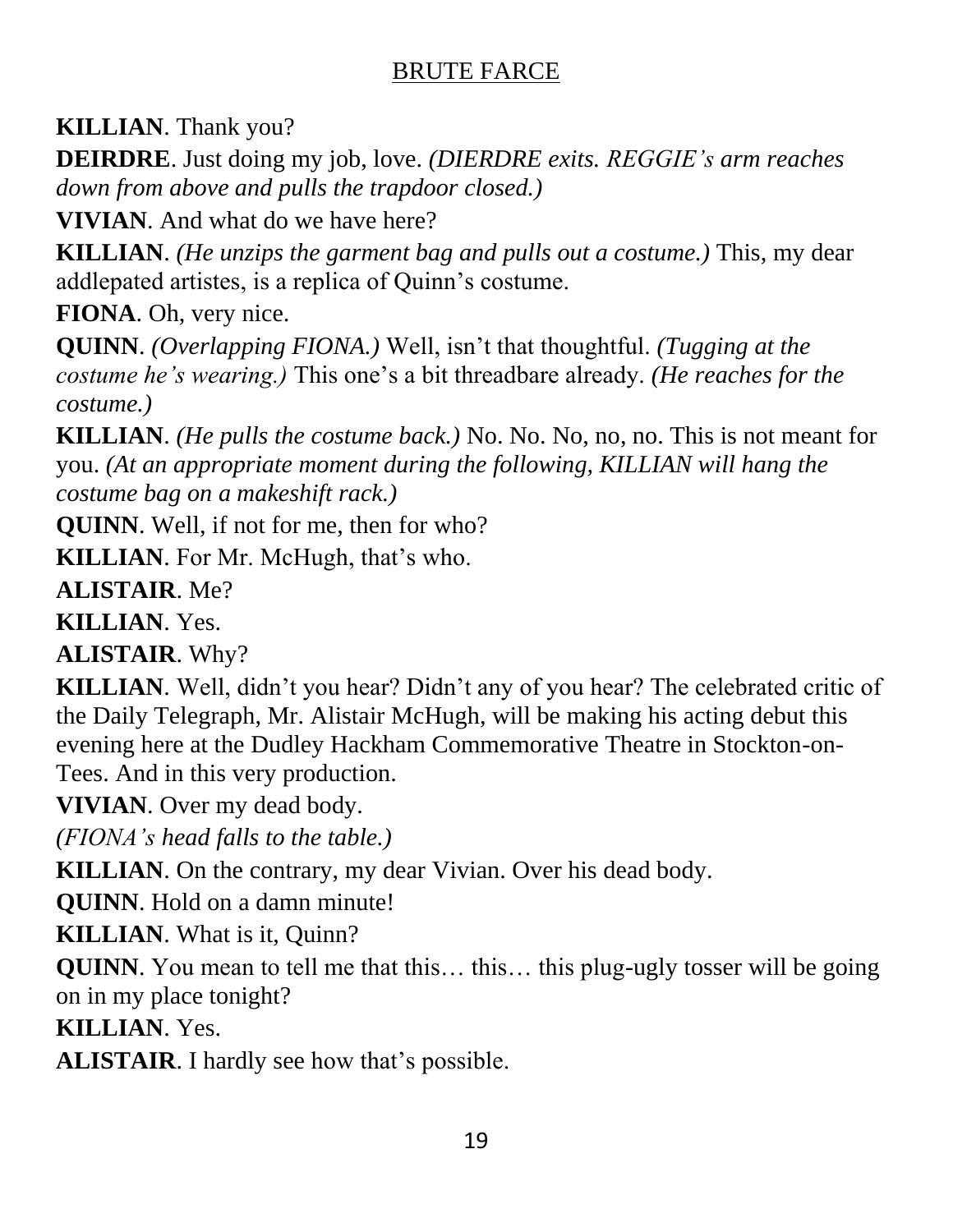**QUINN**. *(To ALISTAIR.)* You shut up. *(To KILLIAN.)* And how do you plan to pull that off?

**KILLIAN**. He will be going on for you tonight. But only for the fight scene.

**VIVIAN**. Have you lost your mind, Killian?

**KILLIAN**. Well, I'm certainly on the verge of it. Now, look, I need everyone's undivided attention. And that includes you, Fiona!

*(FIONA's head pops up.)*

**FIONA**. Do I smell smoke?

**VIVIAN**. Yes. And it's presently coming out of Killian's ears.

**KILLIAN**. For those of you who aren't the least bit interested in what's taking place onstage when you're not in fact standing on it… At the end of act one, scene two, my character and Quinn's character have a bit of a tussle, during which Quinn, who has been fitted with a sack over his head and strapped to a wooden chair with a length of rope, manages to break free by throwing himself to the floor. At which point, I come after him brandishing a horseman's pick. And, after a carefully choreographed series of punches, kicks, slaps, grappling, and falls, both of us crash through the study doors. *(Beat.)* Any of this sound vaguely familiar to any of you? *(QUINN raises his hand reluctantly.)* Quinn, yes, I would hope so. And the rest of you? *(Heads shaking, looks of puzzlement, murmurs of confusion.)* Right. Anyway, so after a count of roughly five, I return to the stage and reach for the horseman's pick, which has been cast-off during the fight. I then take it and turn back to the door at the same moment Quinn returns, still with the sack over his head. Except tonight… When Quinn reemerges onstage, it won't be Quinn, It'll be Alistair dressed as Quinn. Or more precisely dressed as Quinn's character.

**ALISTAIR**. Now, hold on--

**KILLIAN**. *(Moving to ALISTAIR to demonstrate.)* I will then lunge at Alistair with the pick. Only instead of subjecting him to a mere flesh wound as has been outlined in the script, I will thrust the pick through his solar plexus, giving it a hard twist, and then shoving him into the wings where he will succumb offstage. *(Beat.)* Quinn will then of course return in the following scene – his character injured but not fatally of course - and we will then dispose of Alistair's corpse during the intermission. *(A moment. All are stunned.)*

**ALISTAIR**. Oh my God.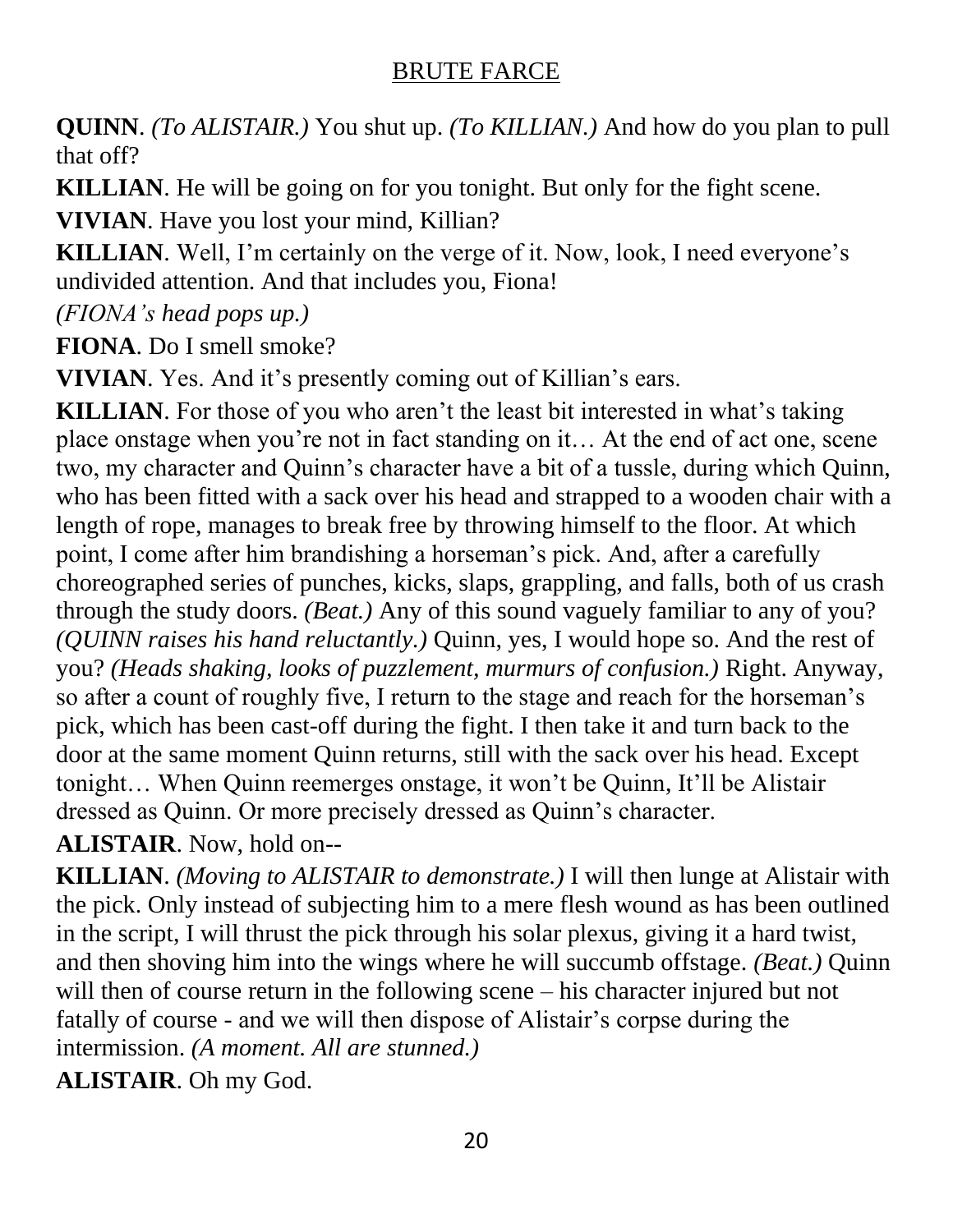*(REGGIE enters with the horseman's pick.)*

**REGGIE**. *(Handing the pick to KILLIAN.)* All right, here you go.

**KILLIAN**. *(Inspecting the pick.)* Yes. Looks good. Looks very good.

**REGGIE**. Well, I did what you asked. I cleaned and polished it. And then I sharpened the edges. And this pointy bit at the top is no longer retractable. So, it should go through Mr. McHugh like a hot knife through butter.

**ALISTAIR**. You can't be serious.

**REGGIE**. It was quite simple really. I just replaced the spring mechanism with a small metal rod.

**ALISTAIR**. No! What I mean is, you can't be serious about killing me.

**REGGIE**. Oh. Right. Well, I know nothing about that, so I guess I'll be on my way then. *(He exits with the pick.)*

**ALISTAIR**. *(To whomever.)* All right, now listen to me. Please. This is ridiculous. You clearly haven't thought this through. I mean, do you honestly believe you'll actually get away with it? Even if you're successful in your endeavor to…

exterminate me, it's all sure to unravel in due course.

*(DEIRDRE enters carrying another costume bag.)*

**DEIRDRE**. Fifteen minutes to places.

ALL. Thank you, fifteen to places!

**DEIRDRE**. Here you are. *(She hands the costume bag to KILLIAN. He reluctantly takes it.)*

**KILLIAN**. What's this?

**DEIRDRE**. It's a replica of Quinn's costume.

**KILLIAN**. Another one?

**DEIRDRE**. Yes.

**KILLIAN**. We don't need another one.

**DEIRDRE**. Right. Well, there was a bit of a mix-up with the request, love. After you asked me to speak to the costumer, I happened to mention it to Reggie in passing, so as to keep him informed, you see. Except Reggie thought I wanted him to speak to the costumer. So, we both spoke to the costumer and, well… you know the rest.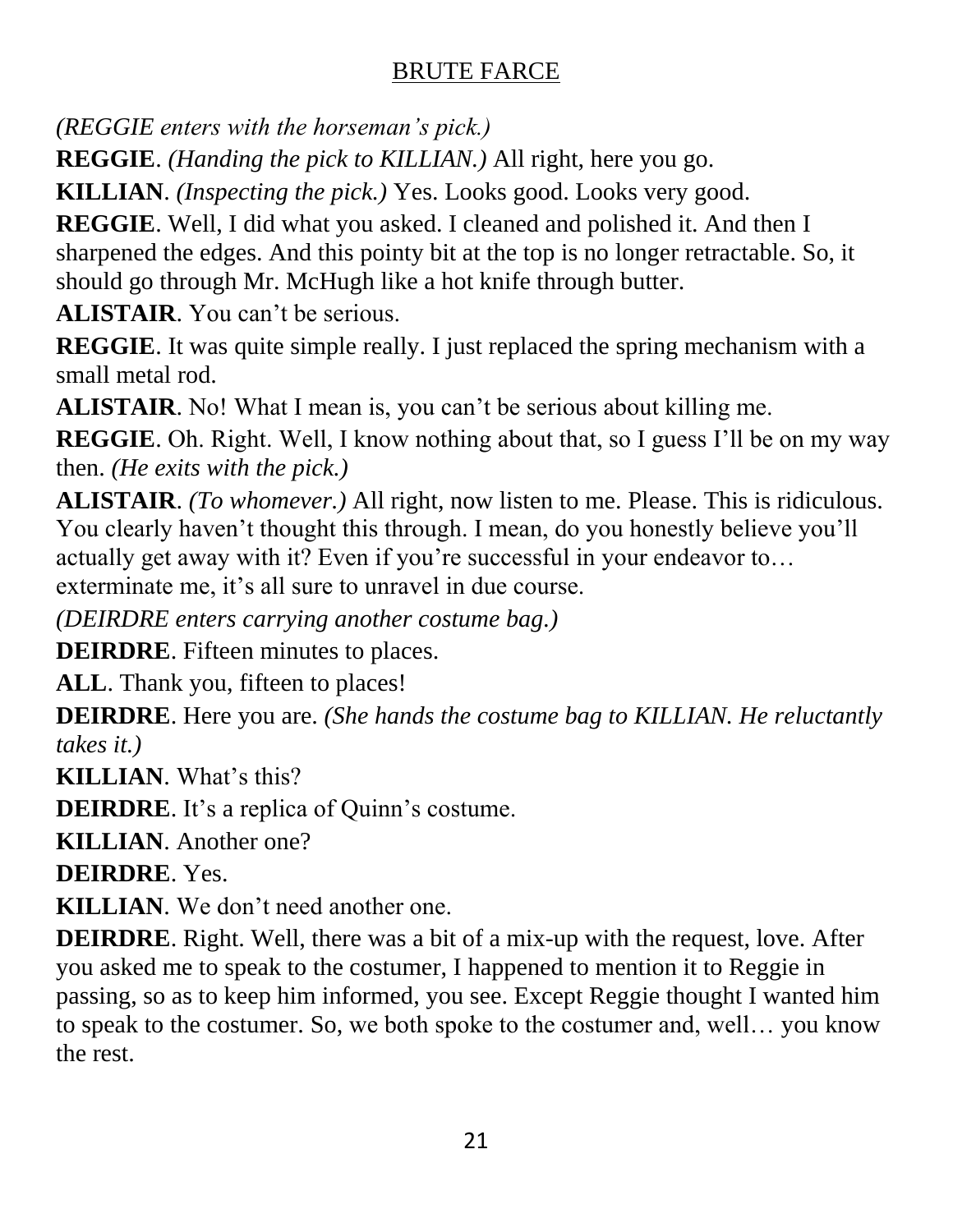**KILLIAN**. Oh, for fucksake. *(At an appropriate moment during the following, KILLIAN will hang the second costume bag on the makeshift rack.)*

**DEIRDRE**. Oh, and Killian.

**KILLIAN**. Yes, Deirdre.

**DEIRDRE**. The costumer is demanding reimbursement for materials on both garments. And including her usual fee for labor.

*(FIONA's head falls to the table.)*

**KILLIAN**. And how does she expect us to pay for it?

**DEIRDRE**. I've no idea, love.

**VIVIAN**. Well, it's certainly not coming out of my salary, darling.

**QUINN**. Well, I for one think it should come out of Killian's fucking salary. I mean, all of this was his big fucking idea. So, he should fucking pay for it.

**DEIRDRE**. Are you drunk, Quinn?

**QUINN**. No.

**DEIRDRE**. Are you sure, love? I only ask because I've yet to find my bottle of Macallan's.

**QUINN**. I'm not drunk. *(He's drunk.)* And I am offended by your assertion that I am… *(A gas bubble pops up in his throat.)* …drunk.

**DEIRDRE**. All right then. I'll take your word for it. I suppose I'll just dash across the street for another bottle then. I won't be long. *(She exits.)*

**ALISTAIR**. Listen, everyone. I think I have an idea.

**KILLIAN**. *(Moving pointedly to ALISTAIR.)* I'm sorry, what? You have an idea? No, I don't think so, Alistair. As you can clearly tell, this group is not interested in ideas. In fact, I don't think anyone here has any room left in their pea-sized brains for another idea. And besides, it's all been settled. You die tonight.

**QUINN**. I'd like to hear what he has to say.

**KILLIAN**. Absolutely not, Quinn. There's nothing left to consider. And we won't negotiate.

**VIVIAN**. *(To KILLIAN.)* Honestly, darling, don't you think this is all a bit much? I mean, I suppose I get it. We're all actors. We love drama. And we all have a shared hatred for this mound of tainted cabbage over here. But it all seems problematic and perhaps even a bit convoluted, don't you think?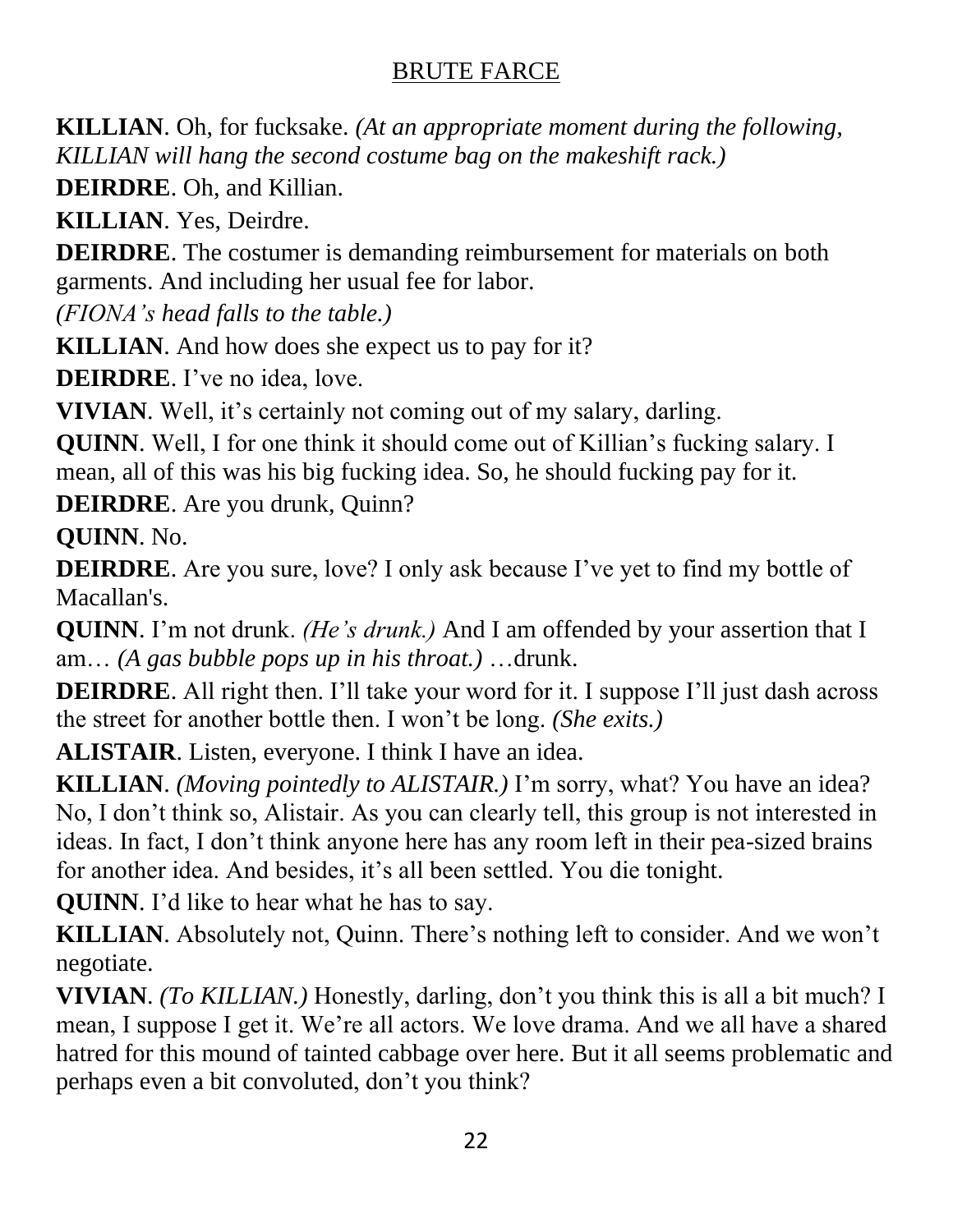**ALISTAIR**. Oh, thank God someone has come to their senses.

**VIVIAN**. I mean, couldn't you just kill him now and get it over with? **ALISTAIR**. What? No.

**VIVIAN**. I'd be content to step away for a few minutes whilst you do whatever it is you need to do. I could freshen up in the loo, do some vocal warmups… Just let me know how much time you need, darling. In any case, I don't want to be here when you put this old dog down.

**KILLIAN**. We will not deviate from the plan, Vivian.

**VIVIAN.** All right. You're in charge. But if this show gets shut down for any reason - and especially if that reason happens to be that this colossal sack of fetid lard over here has been skewered to death in front of an audience onstage – I can assure you, you will not hear the end of it from me.

**KILLIAN**. Well, I don't like the sound of that. Not hearing the end of it from you is surely a fate worse than death.

**ALISTAIR**. I beg to differ.

**KILLIAN**. What is it you want, Vivian?

**VIVIAN**. Perhaps we could speak privately, darling? Hm? Over here? *(KILLIAN reluctantly follows VIVIAN.)* Listen. Killian. Darling. I've been thinking about what you said earlier. That all of us here need to accept that our careers are coming to an end. And that any notion that we might be able to - in some way – extend our shelf life is really just an illusion.

**KILLIAN**. Mm hm. I also said that at least one of us has already exceeded their expiry date.

**VIVIAN**. Yes, but I'm not speaking of Quinn, darling.

**KILLIAN**. Ah.

**VIVIAN**. Anyway, if this show closes, there's a good chance I won't get paid. Or that any of us will get paid for that matter. But mostly I'm thinking about me.

**KILLIAN**. Of course, you are. And?

**VIVIAN**. And if I don't get paid… Well, there are a few very important things that I simply won't be able to afford, darling. Things that I need right now. Things that might help me to stay fresh and relevant.

**KILLIAN**. I see. And would these be "from the neck up" things or would they include your tits as well?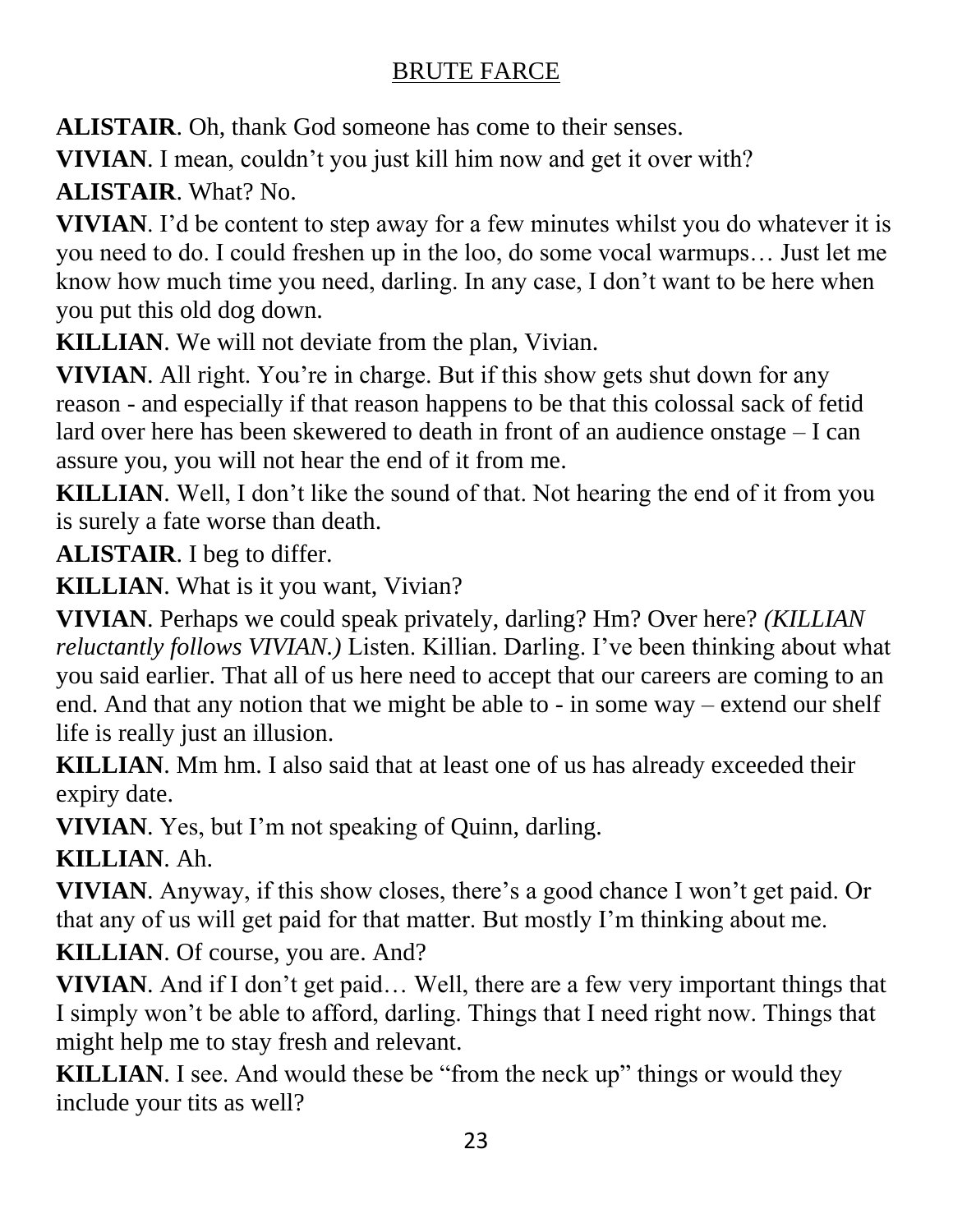**VIVIAN**. Don't be vulgar, Killian. It won't be anything drastic. Just some minor alterations. A nip here, a tuck there. A bit of a revamp if you will.

**KILLIAN**. So, you're getting another facelift.

*(FIONA's head pops up.)*

**FIONA**. Thank you, places!

**QUINN**. Places!? Already!?

**KILLIAN**. No. No. No, no, no. We are not at places. I said "facelift".

**FIONA**. Oh. Well, I highly recommend it, Vivian. And whilst you're at it, you ought to get your tits done as well. *(VIVIAN shoots FIONA a look.)*

**VIVIAN**. Killian.

**KILLIAN**. Yes, Vivian?

**VIVIAN**. Perhaps I could see you over here? *(They have nowhere further to move, but they give it a go. Elevated whispers.)* Listen, darling. I don't take any pleasure in doing this. Nevertheless, show or no show, I'm going to have to rely on your generosity right now.

**KILLIAN**. My generosity?

**VIVIAN**. Yes, well the procedures I need aren't cheap.

**KILLIAN**. Hold on. Are you suggesting that I…? Do you mean to tell me that you…? No fucking way, Vivian.

**VIVIAN**. I hardly think you have any choice in the matter, darling.

**KILLIAN**. I won't do it.

**VIVIAN**. You most certainly will. Because if not, I can't promise I'll be able to keep silent about what's been going on here.

**KILLIAN**. Oh, I see. So, extortion is your game now, is it? I appreciate your determination, Vivian. I really do. Except there's one teensy weensy flaw in your little scheme. You're an accomplice.

**VIVIAN**. An accomplice to what, darling? Until just a few moments ago, I had absolutely no idea that you had planned from the start to slaughter that pugnacious pig over there. So, I'd hardly consider myself an accomplice to any of it. *(KILLIAN stews.)* So, do we have a deal?

**KILLIAN**. I need some air. *(He starts off.)* Reggie! *(REGGIE enters.)* Oh, there you are. Do you have the key? *(REGGIE produces the key.)* Good. *(Referring to*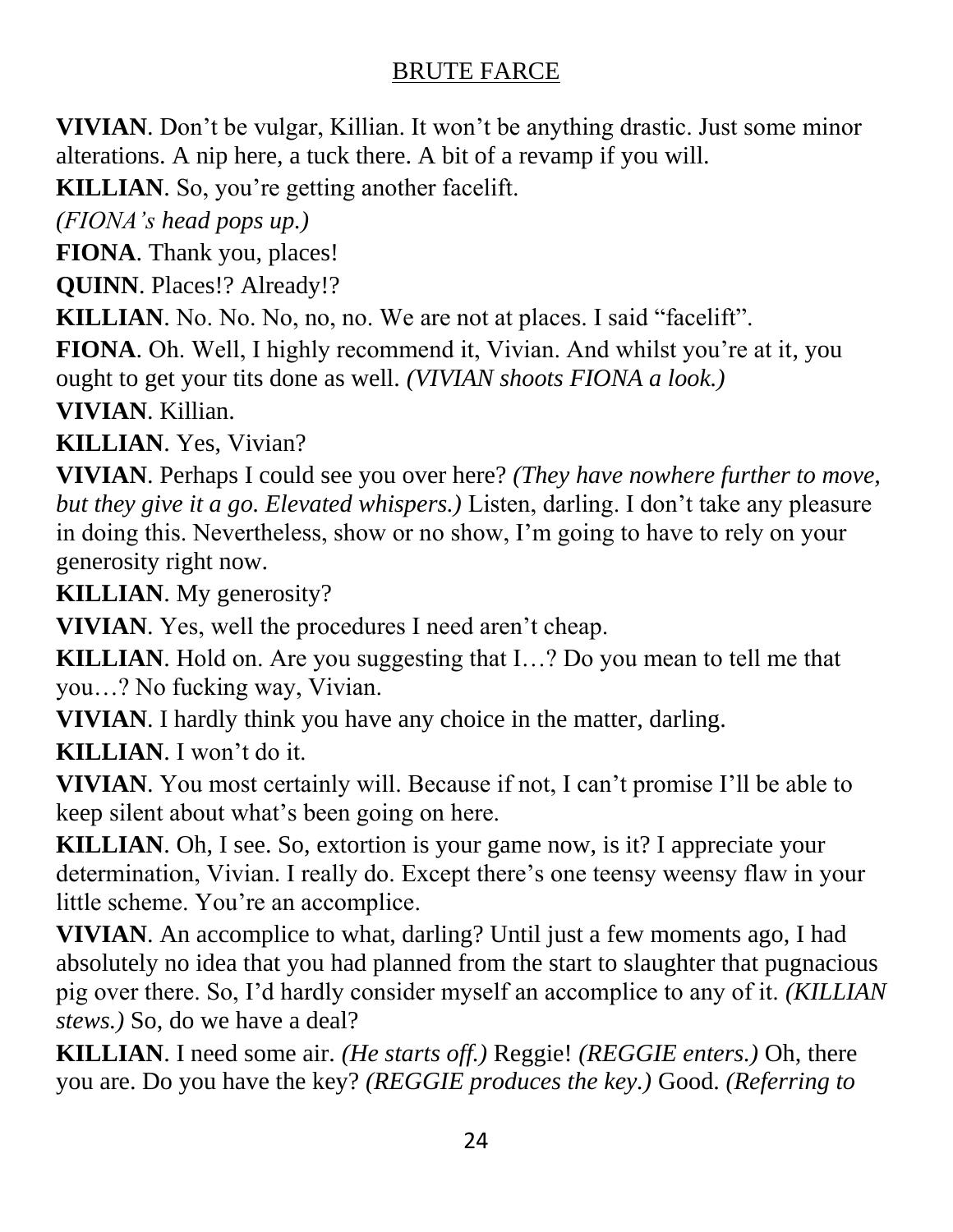*ALISTAIR.)* Now, as soon as the curtain goes up, I need you to come back here and get this knob head into costume. Do you understand?

**REGGIE**. English is my native language, so yes.

**KILLIAN**. Piss off.

*(KILLIAN pushes REGGIE and follows him off. VIVIAN gives her hair and makeup a final check. FIONA finishes dressing and preparing for curtain. QUINN clumsily grabs a chair and pulls it over to ALISTAIR. He sits.)*

**QUINN**. *(Blotto.)* Spill it, Alistair.

**ALISTAIR**. Beg pardon.

**QUINN**. You said you had an idea. And I want to hear what it is.

**ALISTAIR**. What difference would it make now? Killian's mind is set.

**QUINN**. No. No, he's all bluster and no follow through. He's just trying to terrify you.

**ALISTAIR**. Trying to terrify me? Trying? Well, he's been bloody well successful at it up to this point, now, hasn't he?

**QUINN**. Ok, now listen. I may be able to help you, but I need to hear what you have to say first.

**ALISTAIR**. *(Seeing this as a chance to escape.)* Oh. Oh, I see. Yes. Yes, of course. Well, as you know, Quinn, I have an extraordinary amount of influence in this industry--

**QUINN**. Yes, I know.

**ALISTAIR**. So, all it would take is one stellar review of this production in its entirety, and of all your performances--

**QUINN**. No, no. Shh, shh, shh, shh. Now, listen, Alistair. I don't really give a good goddam about this production or the other actors. So, here's what I want you to do: I want you to completely pan this show. All right? And I want you to bestow upon the other three the single worst review of their entire careers. Do you understand?

**ALISTAIR**. Yes, of course. I can do that, except how would panning the show benefit you?

**QUINN**. I haven't finished. In that same review, you will then single me out as the one, notable, redeeming element in the play; the only sign of life in an otherwise barren desert of walking, talking, utilitarian meat puppets. Have I made myself clear?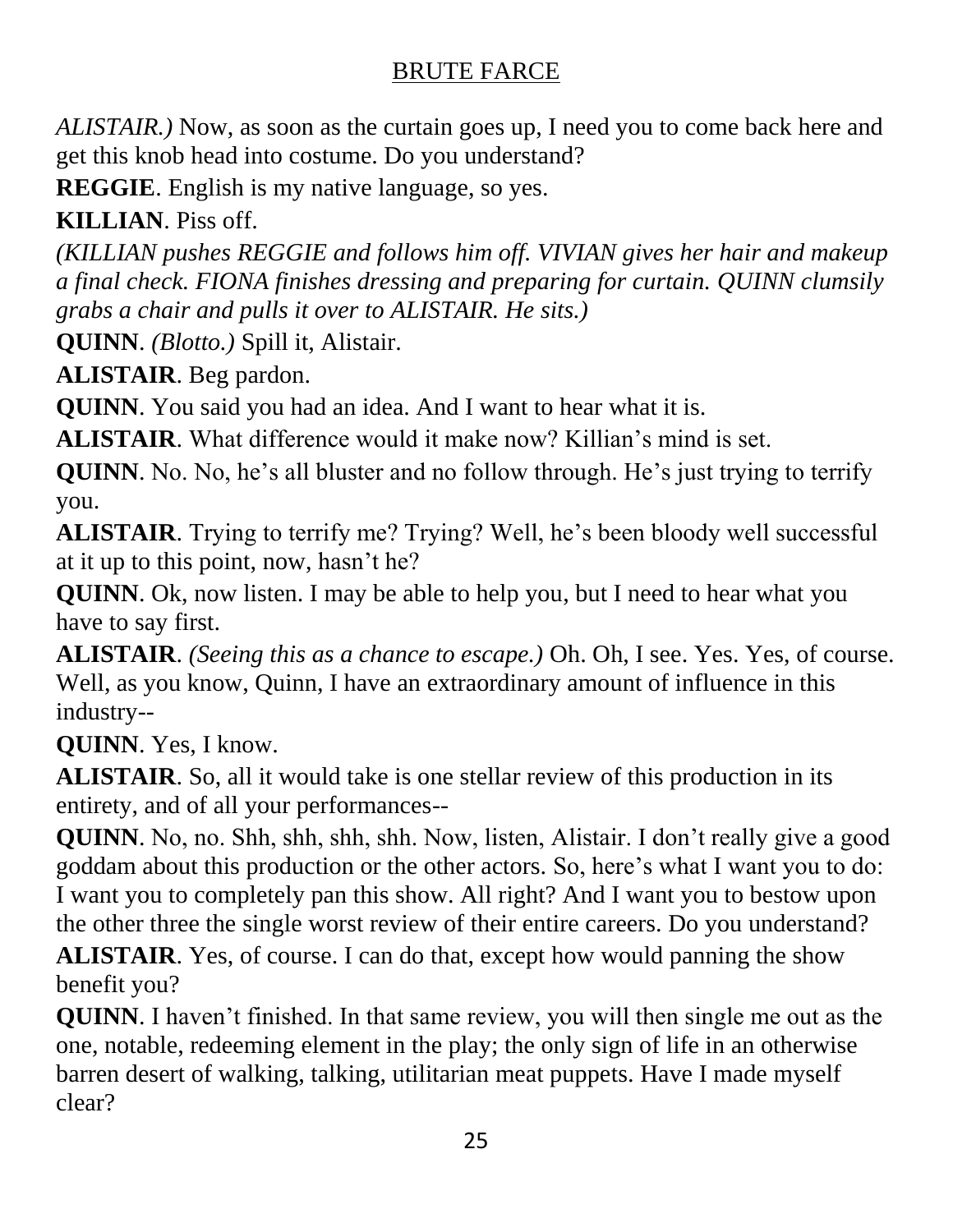**ALISTAIR**. Perfectly.

**QUINN**. Good. And in return, I will get you out of here.

**ALISTAIR**. But Reggie has the key.

**QUINN**. Don't you fret. I can handle Reggie.

# **ALISTAIR**. How?

**QUINN**. You see, long before I became an actor, I was once - among other things – an especially gifted street magician; sort of a legend you might say. And I was widely considered to be the best in my circle at one particular trick, which was to pinch small treasures from people's jackets, pants, purses, etcetera, without their knowing it.

**ALISTAIR**. A pickpocket.

**QUINN**. I prefer the term "finger-smith". I worked efficiently and imperceptibly, with a timid allure that belied my talent for taking things.

**ALISTAIR**. A prat with a penchant for thievery.

**QUINN**. No. Now listen carefully. Yes, I took things, but then I replaced them. **ALISTAIR**. I don't understand.

**QUINN**. Oh, for… I simply turned a minor criminal offense into an art form. Except that in the end, I'd return the stolen item to its owner. And in response, people would hand me a quid or a fiver, sometimes more.

**ALISTAIR**. I see.

**QUINN**. So, with a bit of misdirection and some sleight of hand, I'll have that key in my possession and Reggie will be none the wiser. And you'll be free just after curtain up.

**ALISTAIR**. I don't know how I'll ever be able to repay you.

**QUINN**. I think you do. *(Beat.)* Now, I've given you your instructions. Do what I've asked and never, ever implicate me.

**ALISTAIR**. You have my word, Quinn.

*(QUINN stares intently at ALISTAIR.)*

**QUINN**. I am curious, though.

**ALISTAIR**. What?

**QUINN**. How do you honestly regard me? As an actor, I mean.

**ALISTAIR**. Oh. Uh… Well, I uh…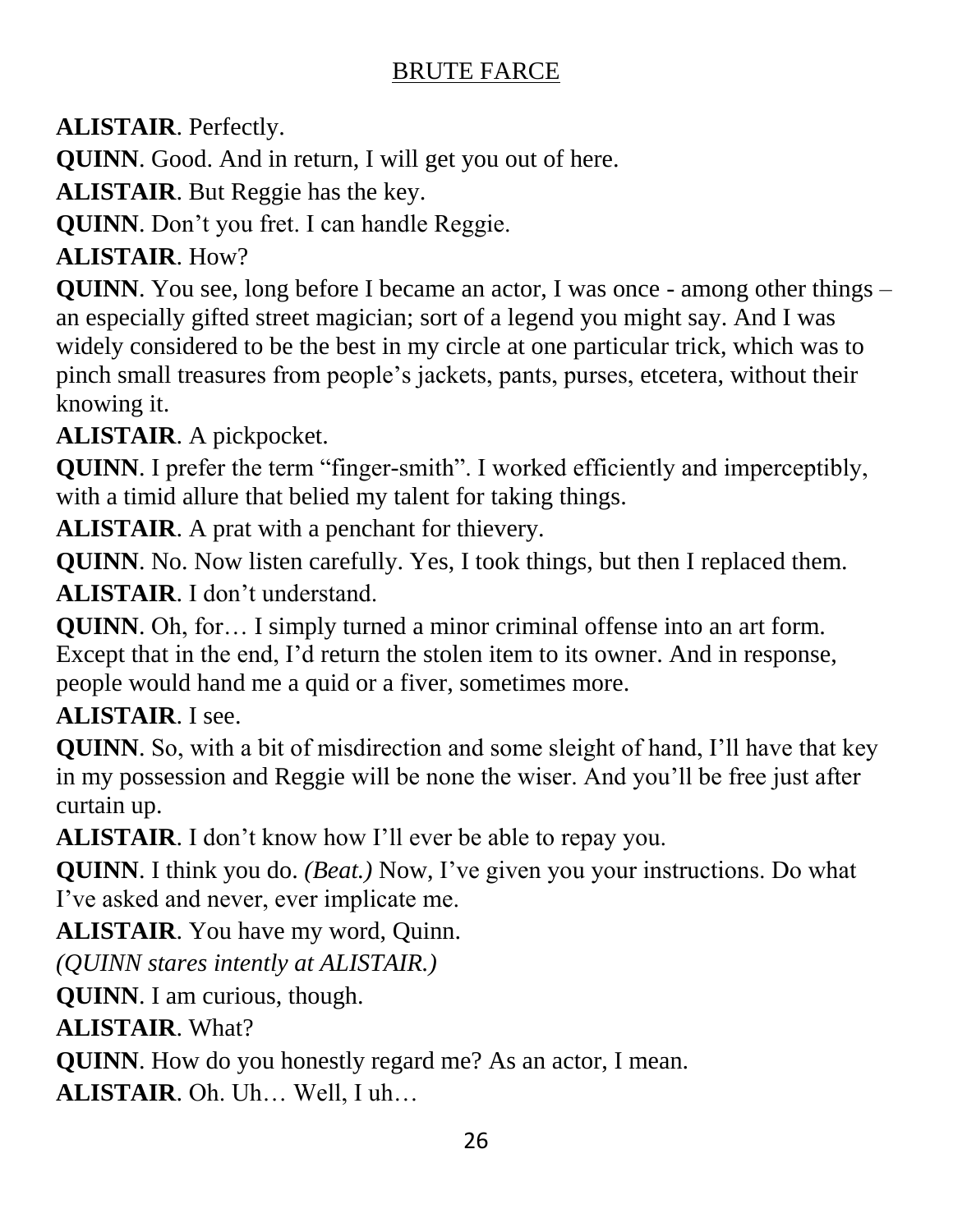**QUINN**. I mean, you've reviewed a dozen or more shows that I've appeared in and yet you've scarcely mentioned me in any of them.

**ALISTAIR**. Well, yes. Yes, that's true.

**QUINN**. So, go on. Don't be fearful. And don't hold back. I can handle it.

**ALISTAIR**. I'm not sure that now is the appropriate time--

**QUINN**. Tell me.

**ALISTAIR**. All right. I suppose I would describe you as… serviceable.

**QUINN**. Serviceable?

**ALISTAIR**. Yes.

**QUINN**. Keep going.

**ALISTAIR**. Well, I generally feel that you tend to give the minimum - in terms of acting - to your characters. But that's not entirely your fault since you're generally cast in roles that are somewhat generic in nature; roles that are functional per se rather than compelling or integral to the plot.

**QUINN**. Yes, and…?

**ALISTAIR**. And if I may be so bold…

**QUINN**. Of course.

**ALISTAIR**. Your emotional range is… relatively… narrow. And your arsenal of expressions - as a rule - runs virtually on empty. Now, I'm not saying that you haven't earned your success; your name alone sells tickets. And I expect that you're hardworking, and that you're professional, but what I am saying is that your skills as an actor are limited. *(A moment.)*

**QUINN**. I see.

**ALISTAIR**. The only reason I rarely mention you in my reviews is that you're neither remarkable nor unremarkable. And frankly, that puts you in the majority. *(DEIRDRE enters holding a bottle of Macallan's.)* 

**DEIRDRE**. Five minutes 'til places!

*(Startled, FIONA spills a jar of face cream onto the floor.)*

**ALL EXCEPT ALISTAIR**. Thank you, five 'til places!

**FIONA**. Bloody hell!

**DEIRDRE**. Everything all right, love?

**FIONA**. Actually, no. I've just spilt my face cream all over the floor here.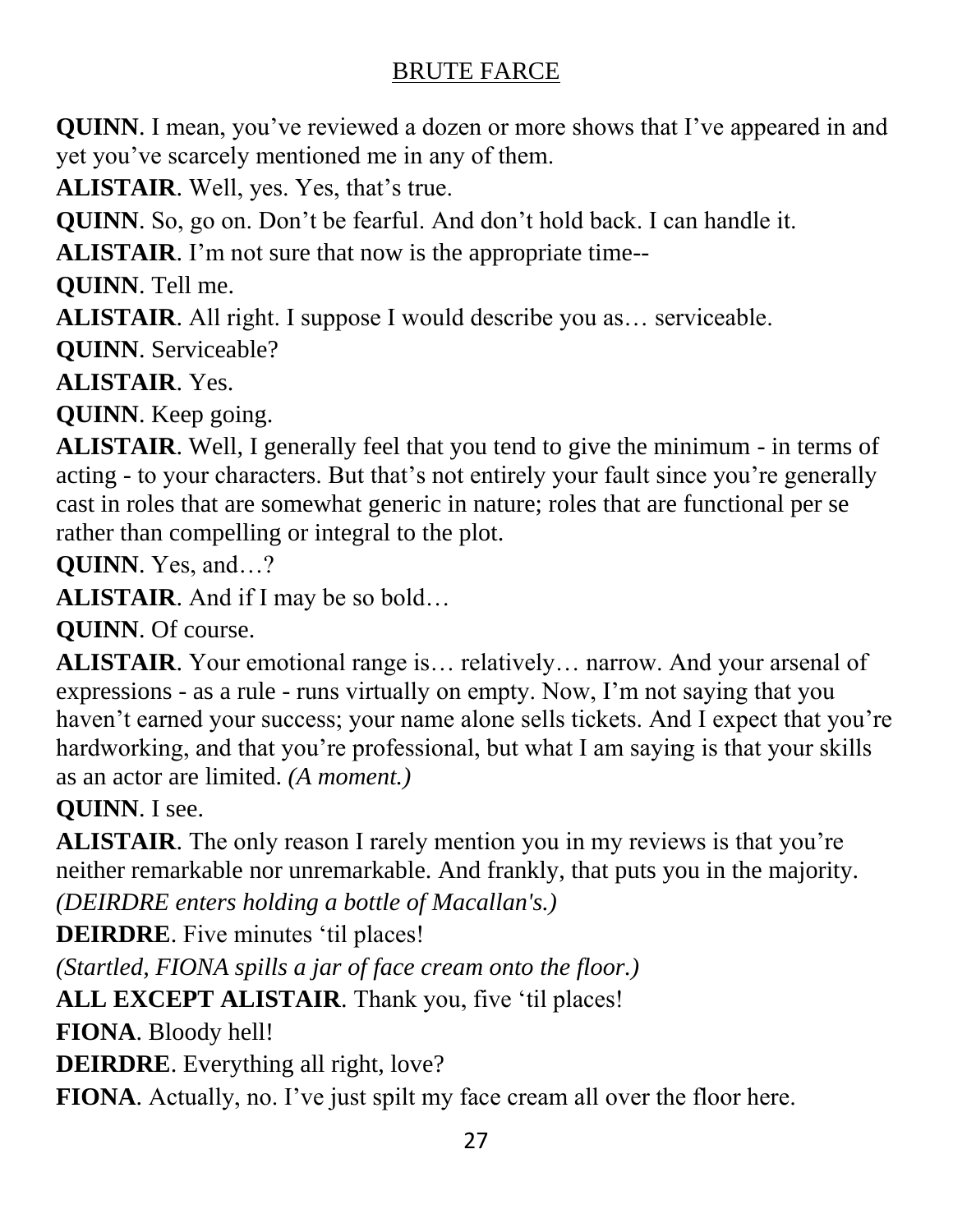**DEIRDRE**. I see. Well, I'd ask Reggie to clean it up, but he's got his hands full at the moment. And I'm a bit pressed for time myself.

**FIONA**. Yes, of course, you are. Well, don't worry. It's fine. I'll manage.

**DEIRDRE**. Are you sure, love?

**FIONA**. Yes. Yes, of course. You go on. I'm sure I can sort it out.

**DEIRDRE**. All right then. *(To everyone.)* Everyone excited for the show? *(Murmurs and uninspired responses. FIONA's head falls to the table.)* That's the spirit. *(She exits.)*

**ALISTAIR**. *(Quietly, to QUINN.)* Listen, Quinn. I'm very sorry about what I said. I misspoke--

**QUINN**. You did not misspeak. And it's all right. I appreciate your candor. Which is precisely why I'm committed to helping you escape.

*(REGGIE enters with an additional sack and length of rope.)*

**REGGIE**. *(To QUINN.)* Right, here we go then. Mr. Black asked me to supply you with an added sack and rope on the off chance you might need them. So, I'll just leave these with you. *(He hands them to QUINN.)*

**QUINN**. Yes, of course. *(REGGIE starts off.)* Oh, and Reggie.

**REGGIE**. Yes, Mr. Ponsonby?

**QUINN**. May I speak with you for a moment? Just over here?

**REGGIE**. Can it wait?

**QUINN**. I'm afraid not.

**REGGIE**. All right then. But we need to be quick.

**QUINN**. Of course.

*(QUINN starts off, followed by REGGIE. KILLIAN enters and calls after them.)* **KILLIAN**. What are you two up to? We're nearly at places.

*(They're gone. FIONA's head pops up.)*

**VIVIAN** & **FIONA**. Thank you, places!

**KILLIAN**. *(Quietly.)* Oh, for fucksake.

**FIONA**. Shouldn't you be heading to the wings, Killian?

**KILLIAN**. Sorry?

**FIONA**. Oh honestly. Are you that daft? You have the first entrance. Have you forgotten?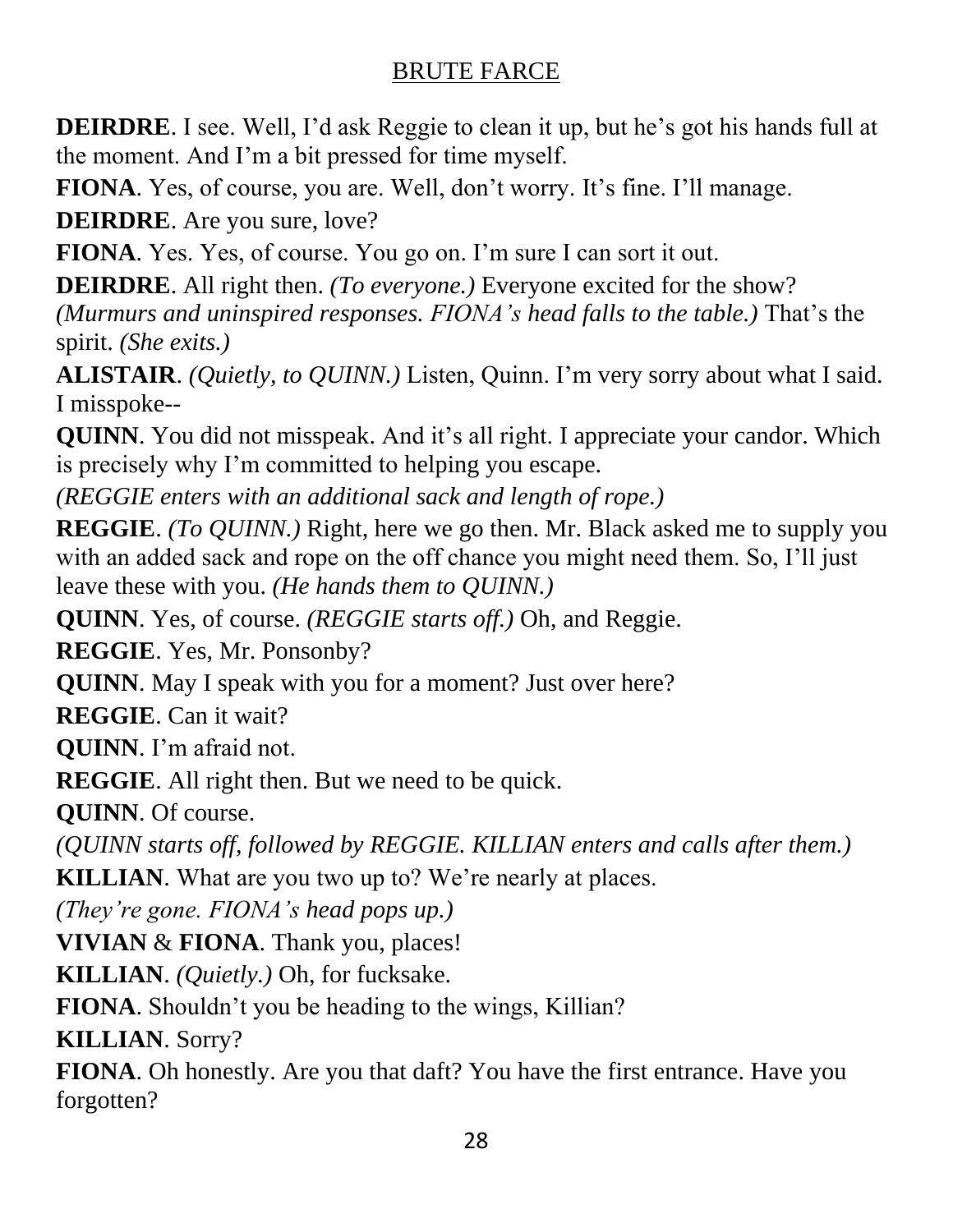**KILLIAN**. No, I haven't forgotten.

**FIONA**. Well, then what are you waiting for?

**KILLIAN**. We still have a few minutes.

**FIONA**. So, we're not at places?

**KILLIAN**. No.

**FIONA**. So, then who called for places?

**KILLIAN**. No one.

**FIONA**. Are you sure?

**KILLIAN**. At this point, no.

**FIONA**. Oh dear. Well, then as far as we can tell, the curtain's up, the lights are on, and no one's there.

**KILLIAN**. Art imitating life.

*(QUINN reappears followed by REGGIE. QUINN is tucking something into his breast pocket.)*

**QUINN**. *(To REGGIE who is heading off.)* Thank you, Reggie. I am so sorry to have bothered you. I honestly don't know what we would do without you. *(Quietly.)* Duplicitous little bastard. *(He looks to ALISTAIR, pats his jacket, and winks. He then takes a swig of the Macallan's.)*

**KILLIAN**. Quinn!

**QUINN**. What?

**KILLIAN**. I think you've had enough.

**QUINN**. Truer words were never spoken.

**KILLIAN**. I'm talking about the whiskey, Quinn. I need you to be clear-headed out there tonight.

**QUINN**. Oh, is that right?

**KILLIAN**. Yes. We all need to be clear-headed, but especially you.

**QUINN**. And why is that?

**KILLIAN**. *(Moving pointedly to QUINN.)* Because this time 'round, it'll be a matter of life and death, now, won't it? Do you get my point?

**QUINN**. I suppose I do.

**KILLIAN**. Good.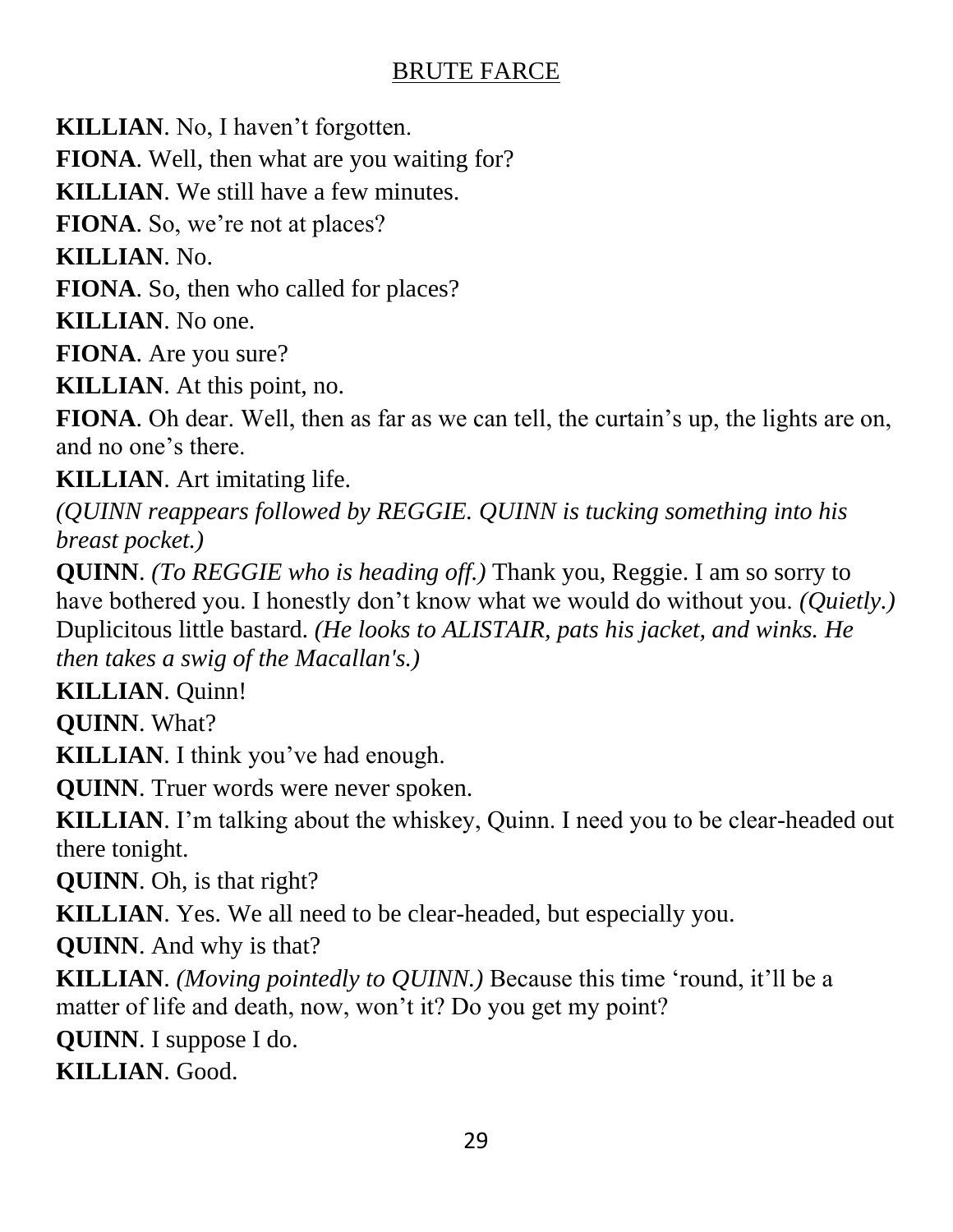**FIONA**. You know, you should really make the most of it, Quinn. Have a little fun with it tonight. Perhaps try something different. Let yourself go. Especially considering this'll be your last week of performances--

**KILLIAN**. Fiona!

**QUINN**. What? What do you mean my "last week of performances"?

**FIONA**. Oh dear.

**VIVIAN**. Oh, Quinn. My darling, Quinn. I don't think there's an easy way to say this. Actually, there is. You've been replaced.

**QUINN**. Replaced?

**VIVIAN**. That's right, darling.

**QUINN**. By whom?

**VIVIAN**. By someone better. They plan to escort you from the theater after the Sunday matinee. And quite frankly, I'm surprised you didn't see this coming. *(A moment.)*

**QUINN**. Ah. *(He finishes the whiskey by guzzling it. He smiles dimly at the empty bottle. He then breaks the bottle over KILLIAN's head. FIONA shrieks.)*

**VIVIAN**. Oh my God. *(KILLIAN drops to the floor.)* Quinn! What're you doing? **QUINN**. *(Crossing to ALISTAIR.)* I'm putting an end to this madness right now.

I'm letting Alistair go. *(He digs into his breast pocket and pulls out a sardine.)*

**VIVIAN**. So, your plan is to free him with a sardine?

**QUINN**. I don't understand.

**VIVIAN**. Do you intend to skin it and then use the bones to pick the lock, darling? **QUINN**. This makes no sense.

*(REGGIE appears.)*

**REGGIE**. Are you looking for this? *(He displays the key.)*

**QUINN**. Reggie! How did you--?

**REGGIE**. And perhaps you'd like your wallet and watch as well. *(He displays the wallet and watch.)*

**QUINN**. *(Steaming.)* You. Little. Rat-arsed… Ahhhhhhhhh…

*(QUINN charges at REGGIE. An extended fight ensues, during which VIVIAN attempts to clear away, but slips on the face cream and falls to the floor. The fight ends with QUINN and REGGIE both on the floor. DEIRDRE enters.)*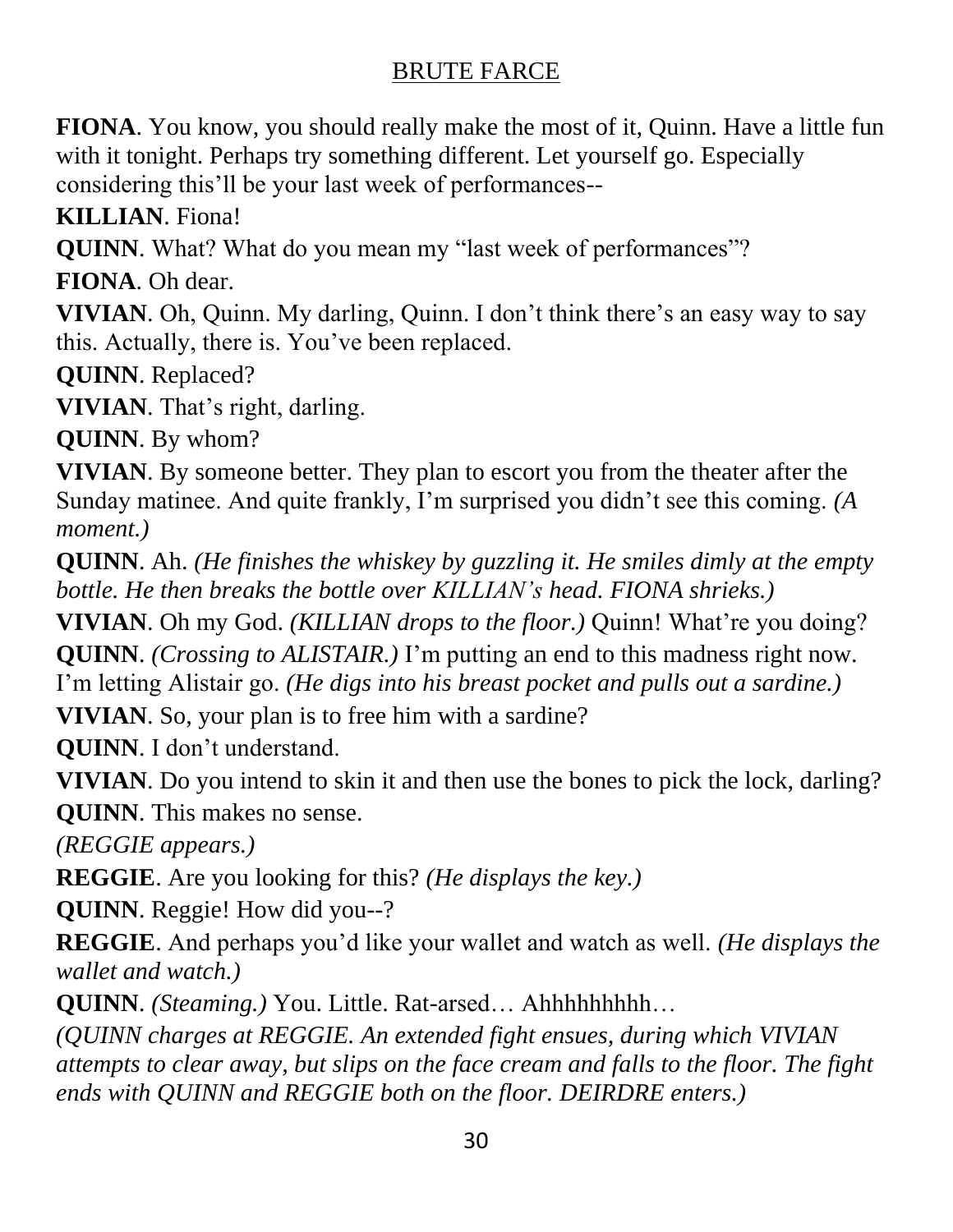**DEIRDRE**. What the fuck is going on down here? *(FIONA's head falls to the table. The trapdoor above them drops open. ALISTAIR starts to interject.)* Never mind. We don't have time. *(Beat.)* So, listen up, my lovelies. It appears that perhaps things have gotten a wee bit out of hand. And whilst I would like nothing more than to cancel tonight's performance and to toss every last one of you out on your arses, I can't. Because we have a sold-out show; God knows how. Maybe it's because this production is an absolute turd. Hm? And who's going to pass up the opportunity to witness a quartet of pseudo-celebrities clacking across the stage like a parade of painted corpses in a vaudeville show? Apparently, no one. So, we go on as planned, albeit a few minutes behind schedule.

**VIVIAN**. Are you mad?

**DEIRDRE**. I'm a little pissed off, yes.

**VIVIAN**. What I mean is, have you gone mental? Not one of us is in any condition to perform.

**DEIRDRE**. So, business as usual then. Now look, you're all going on even if I have to attach you to a meat hook and move you in and out on a fly system. Do you understand? *(Objecting murmurs and groans.)* Reggie.

**REGGIE**. Yes?

**DEIRDRE**. Can you let the house manager know that we're running a bit late? **REGGIE**. Certainly*. (He exits with urgency, but also with difficulty.)*

**DEIRDRE**. Right. Now I realize that not one of you actually gives a rat's arse about a sold-out show. And I completely understand. I really do. I mean as a whole, audiences haven't especially earned the respect that they demand, now, have they? They tend to be an unpleasant lot, don't they? And they're inclined to behave badly, am I right? Just last week, a group of them were passing a pot roast up and down the third row whilst some bloke in the row behind was getting a jobby by one of our premier platinum season subscribers. So, when it comes down to it, they're generally a raging nuisance, aren't they? But… but… the only thing worse than a badly behaved audience is no audience at all. Do you get my point? *(Uninspired agreement among the group.)* Good. Now, I've only one thing to add.

**QUINN**. And what's that?

**DEIRDRE**. Places!

**ALL EXCEPT ALISTAIR**. Thank you, places!